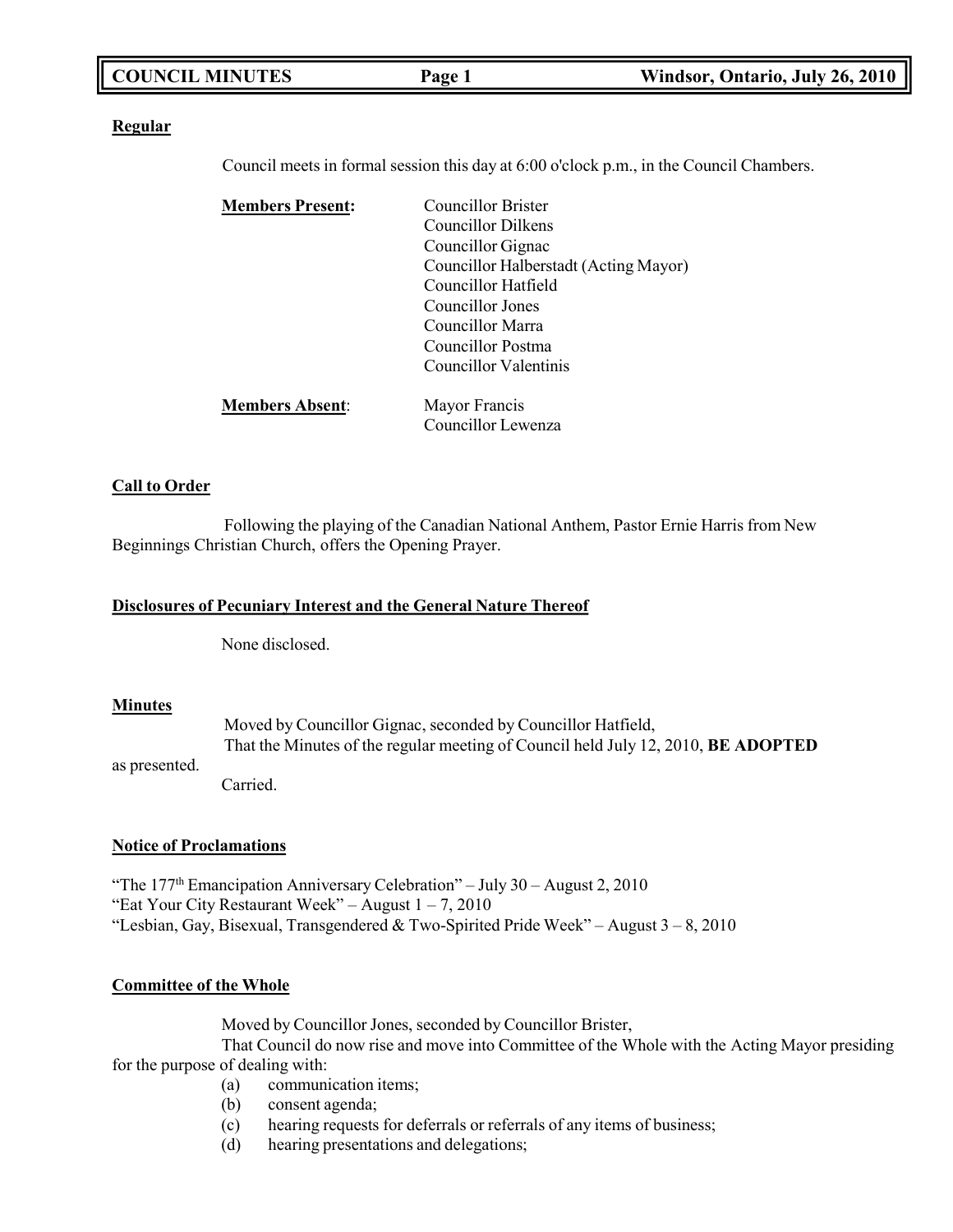- (e) consideration of business items;
- (f) consideration of Committee reports:
	- (i) **Report of Special In-Camera Meeting or other Committee as may be held prior to Council** (if scheduled);
		- (ii) **Report No. 286 of the Windsor Heritage Committee** of its email poll held July 5, 2010; and
		- (iii) **Report No. 1 of the Small Business Advisory Panel** of its meeting held April 9, 2010.

(g) consideration of by-laws 115-2010 through 123-2010 (inclusive).

Carried.

# **Communications**

Moved by Councillor Marra, seconded by Councillor Postma,

**M206–2010** That the following Communication Items 1 to 5, 7 to 11, 13, and 15 to 25 inclusive, as set forth in the Council Agenda **BE REFERRED** as noted except Communication No. 6, 12 and 14 which are dealt with as follows:

# **Communication No. 6:**

Moved by Councillor Dilkens, seconded by Councillor Jones,

**M207-2010** That the correspondence from the President and CEO of the Ontario Tourism Marketing Partnership Corporation (OTMPC) dated July 12, 2010 respecting tourism information services in the City of Windsor area **BE RECEIVED**; and further,

That the Chief Administrative Officer **BE DIRECTED** to contact OTMPC representatives and urgently request that they investigate options available to maintain the Ontario Travel Information Centre located on Huron Church Road in Windsor, including but not limited to the possibility of partnering with Tourism Windsor Essex Pelee Island, and that the local members of Provincial Parliament and officials at the County of Essex **BE KEPT APPRISED** of the situation.

Carried

AT2010

# **Communication No. 12:**

Moved by Councillor Hatfield, seconded by Councillor Marra,

**M208-2010** That the resolution presented in correspondence dated July 12, 2010 from the Executive Coordinator, Citizens Environment Alliance of Southwestern Ontario regarding the opposition to any shipment of radioactive "steam generators" through the Great Lakes and the St. Lawrence Seaway to Sweden **BE SUPPORTED**.

Carried.

MB2010

# **Communication No. 14:**

Moved by Councillor Valentinis, seconded by Councillor Marra,

**M209-2010** That the correspondence from Gabriela and Robert Drescher, and Lubna and Hisham Barakat dated July 21, 2010 respecting a "tree threatening 1509 and 1511 Elsmere" **BE REFERRED** to administration for a report to Council on August 9, 2010 and to allow for delegations on the matter.

Carried. MH/9899

Councillors Dilkens and Gignac voting nay.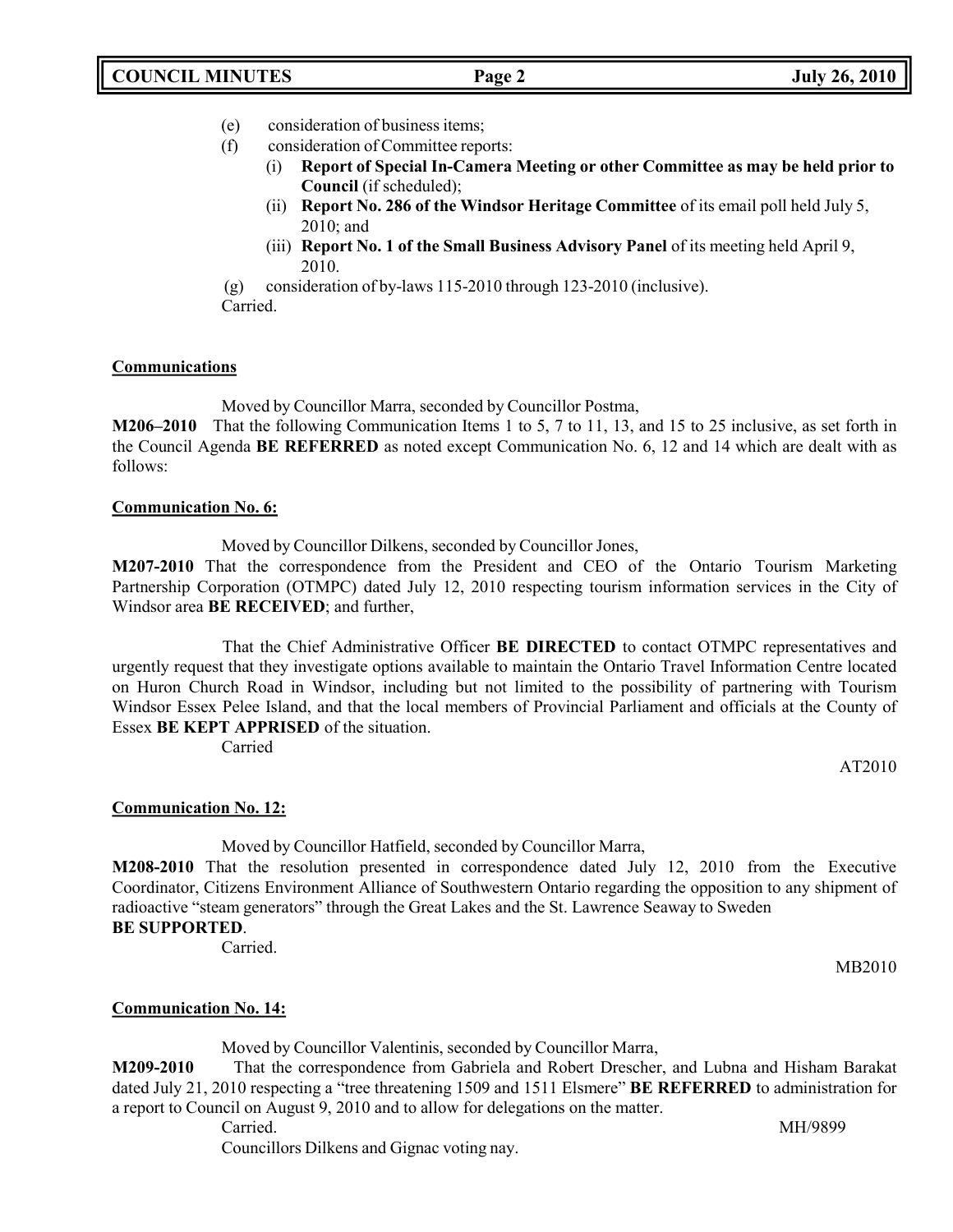# **COUNCIL MINUTES Page 3 July 26, 2010**

| <b>Item</b>    | From                                                    | Description                                                                                                                                                                                                                                                            |  |
|----------------|---------------------------------------------------------|------------------------------------------------------------------------------------------------------------------------------------------------------------------------------------------------------------------------------------------------------------------------|--|
| $\mathbf{1}$   | Ministry of Municipal<br>Affairs and Housing            | 2010 Ontario West Municipal Conference<br>Note & File<br><b>GP2010</b>                                                                                                                                                                                                 |  |
| $\overline{2}$ | Association of<br>Municipalities of Ontario<br>(AMO)    | <b>Straight Talk on Eco Fees</b><br><b>City Engineer</b><br><b>Executive Director of Operations</b><br><b>Manager of Environmental Services</b><br>Note & File<br><b>MMA2010</b>                                                                                       |  |
| 3              | Association of<br>Municipalities of Ontario<br>(AMO)    | AMO Strongly Supports Province's Commitment to Waste Diversion<br><b>City Engineer</b><br><b>Executive Director of Operations</b><br><b>Manager of Environmental Services</b><br>Note & File<br><b>MMA2010</b>                                                         |  |
| 4              | Association of<br>Municipalities of Ontario<br>(AMO)    | <b>Waste Diversion Act</b><br><b>City Engineer</b><br><b>Executive Director of Operations</b><br><b>Manager of Environmental Services</b><br>Note & File<br>EI2010                                                                                                     |  |
| 5              | <b>Regional Planning</b><br>Commissioners of<br>Ontario | Discontinuation of the Long Form Census Questionnaire<br><b>City Planner</b><br>Note & File<br>GP2010                                                                                                                                                                  |  |
| 6              | Ontario Tourism<br>Marketing Partnership<br>Corporation | Letter of Intent Regarding the Continuation of Tourism Information<br>Services in the Windsor Area (In Response to CQ56-2010 previously<br>distributed)<br>Note & File<br>AT2010                                                                                       |  |
| $\tau$         | The Corporation of the<br>Town of Amherstburg           | <b>Ontario Travel Information Centre</b><br>Note & File<br>AT2010                                                                                                                                                                                                      |  |
| $8\,$          | Metro Vancouver Board                                   | Endorsement of Bill C-304: An Act to Ensure Secure, Adequate,<br>Accessible and Affordable Housing for Canadians<br><b>Community Development &amp; Health Commissioner</b><br><b>Executive Director of Housing &amp; Children's Services</b><br>Note & File<br>GH/6905 |  |
| 9              | Municipal Employer<br>Pension Centre of<br>Ontario      | OMERS Update: July 6, 2010 – Changes to Contribution Rates and<br>Benefits<br><b>Chief Financial Officer &amp; City Treasurer</b><br><b>Executive Director of Human Resources</b><br>Note & File<br>AS2010                                                             |  |
| 10             | <b>Ontario Realty</b><br>Corporation                    | Potentially Surplus Provincial Property<br><b>City Solicitor</b><br><b>Property Supervisor</b><br>Note & File<br><b>APM2010</b>                                                                                                                                        |  |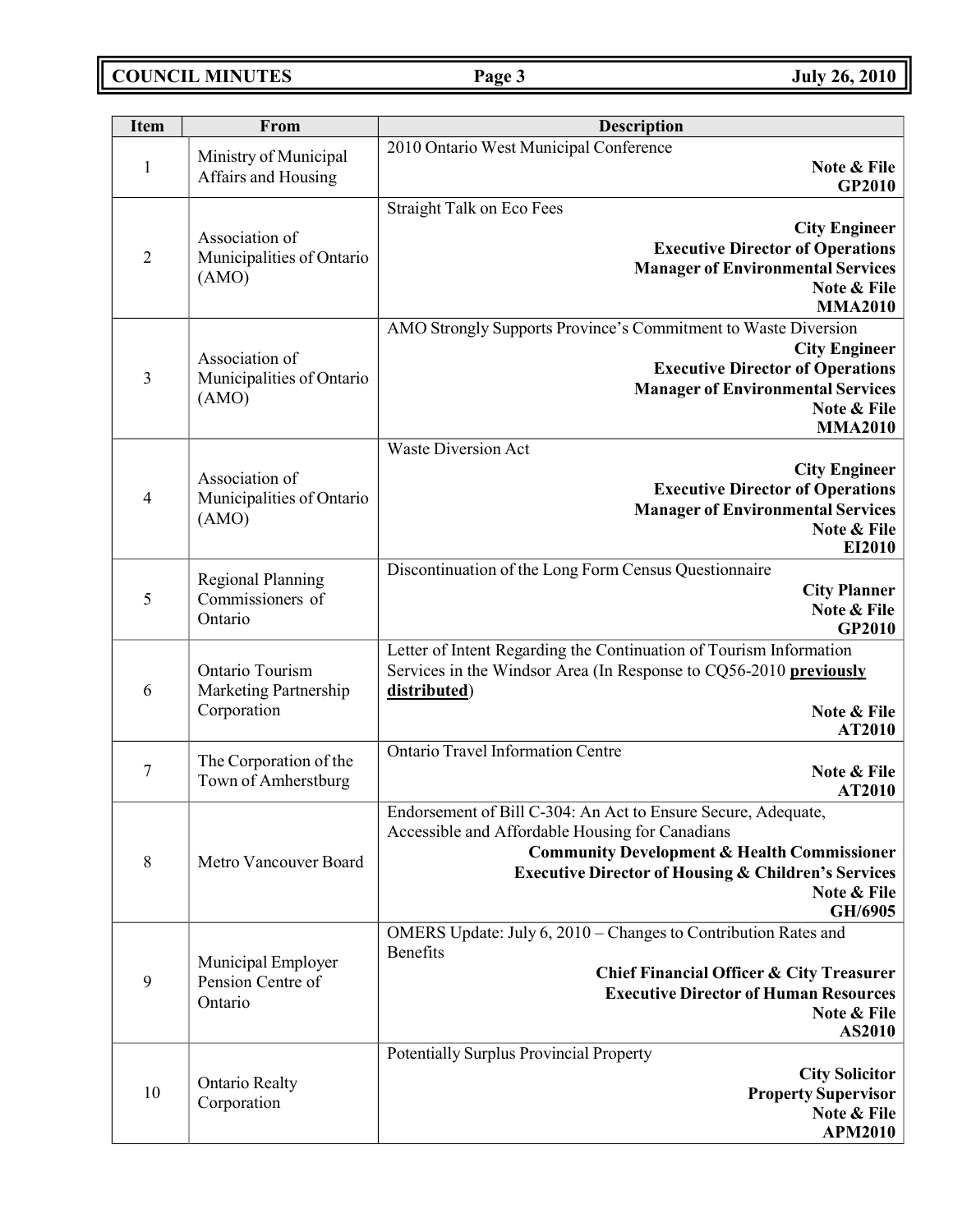**COUNCIL MINUTES Page 4 July 26, 2010**

| 11 | Kanagawa International<br>Foundation                      | 16th Kanagawa Biennial World Children's Art Exhibition<br>Note & File<br><b>APR2010</b>                                                |
|----|-----------------------------------------------------------|----------------------------------------------------------------------------------------------------------------------------------------|
|    |                                                           | Resolution to Stop Shipment of Radioactive Steam Generators on the                                                                     |
|    |                                                           | <b>Great Lakes</b>                                                                                                                     |
|    | <b>Citizens Environment</b>                               | <b>Windsor Essex County Environment Committee</b>                                                                                      |
| 12 | Alliance of Southwestern<br>Ontario                       | <b>City Engineer</b><br><b>Executive Director of Operations</b>                                                                        |
|    |                                                           | Note & File                                                                                                                            |
|    |                                                           | <b>MB2010</b>                                                                                                                          |
|    | <b>Greater Essex County</b>                               | 2010 Accommodation Planning Report                                                                                                     |
| 13 | District School Board                                     | Note & File<br><b>ME2010</b>                                                                                                           |
|    |                                                           | Request for Removal of Threatening Tree Located at 1509 and 1511                                                                       |
|    |                                                           | Elsmere                                                                                                                                |
| 14 | Ward 3 Residents                                          | <b>COUNCIL DIRECTION REQUESTED</b>                                                                                                     |
|    |                                                           | <b>City Engineer</b><br><b>Executive Director of Parks &amp; Facility Operations</b>                                                   |
|    |                                                           | <b>MH/9899</b>                                                                                                                         |
|    |                                                           | Consent Authority Agenda Record Hearing to be held on Wednesday, July                                                                  |
| 15 | Secretary/Treasurer<br>Committee of                       | 28, 2010, Council Chambers, 3rd Floor, 350 City Hall Square West,<br>Windsor                                                           |
|    | Adjustment                                                | Note & File                                                                                                                            |
|    |                                                           | <b>ZC2010</b>                                                                                                                          |
|    | Secretary/Treasurer                                       | Consent Authority Agenda Record Hearing to be held on Wednesday,<br>August 11, 2010, Council Chambers, 3rd Floor, 350 City Hall Square |
| 16 | Committee of                                              | West, Windsor                                                                                                                          |
|    | Adjustment                                                | Note & File                                                                                                                            |
|    |                                                           | ZC2010                                                                                                                                 |
|    |                                                           | Response to CQ6-2010: Assumption Church & Additional Information<br>From Administration                                                |
| 17 | City Planner                                              | Note & File                                                                                                                            |
|    |                                                           | <b>AF2010</b>                                                                                                                          |
| 18 | Chief Building Official                                   | Response to Council Question 23-2010 Respecting Mobile Signs<br>Note & File                                                            |
|    |                                                           | <b>SBS2010</b>                                                                                                                         |
|    | Chief Financial Officer                                   | 2010 Tax Sale                                                                                                                          |
| 19 | & City Treasurer                                          | Note & File<br><b>AF2010</b>                                                                                                           |
|    | Executive Director of                                     | CQ31-2010 - Cul-De-Sac Next to 1520 Rankin                                                                                             |
| 20 | Parks & Facility                                          | Note & File                                                                                                                            |
|    | Operations                                                | <b>SR2010</b>                                                                                                                          |
|    | Office of the Chief                                       | Delegation of Authority Semi-Annual Status Report For Period January 1,<br>2010 Through June 30, 2010                                  |
| 21 | Administrative Officer                                    | Note & File                                                                                                                            |
|    |                                                           | AS/7748                                                                                                                                |
|    |                                                           | Minutes of meeting held June 22, 2010 ( <i>previously distributed</i> for                                                              |
| 22 | <b>Windsor Accessibility</b><br><b>Advisory Committee</b> | members of Council only) (copy available upon request)<br>Note & File                                                                  |
|    |                                                           | <b>MB2010</b>                                                                                                                          |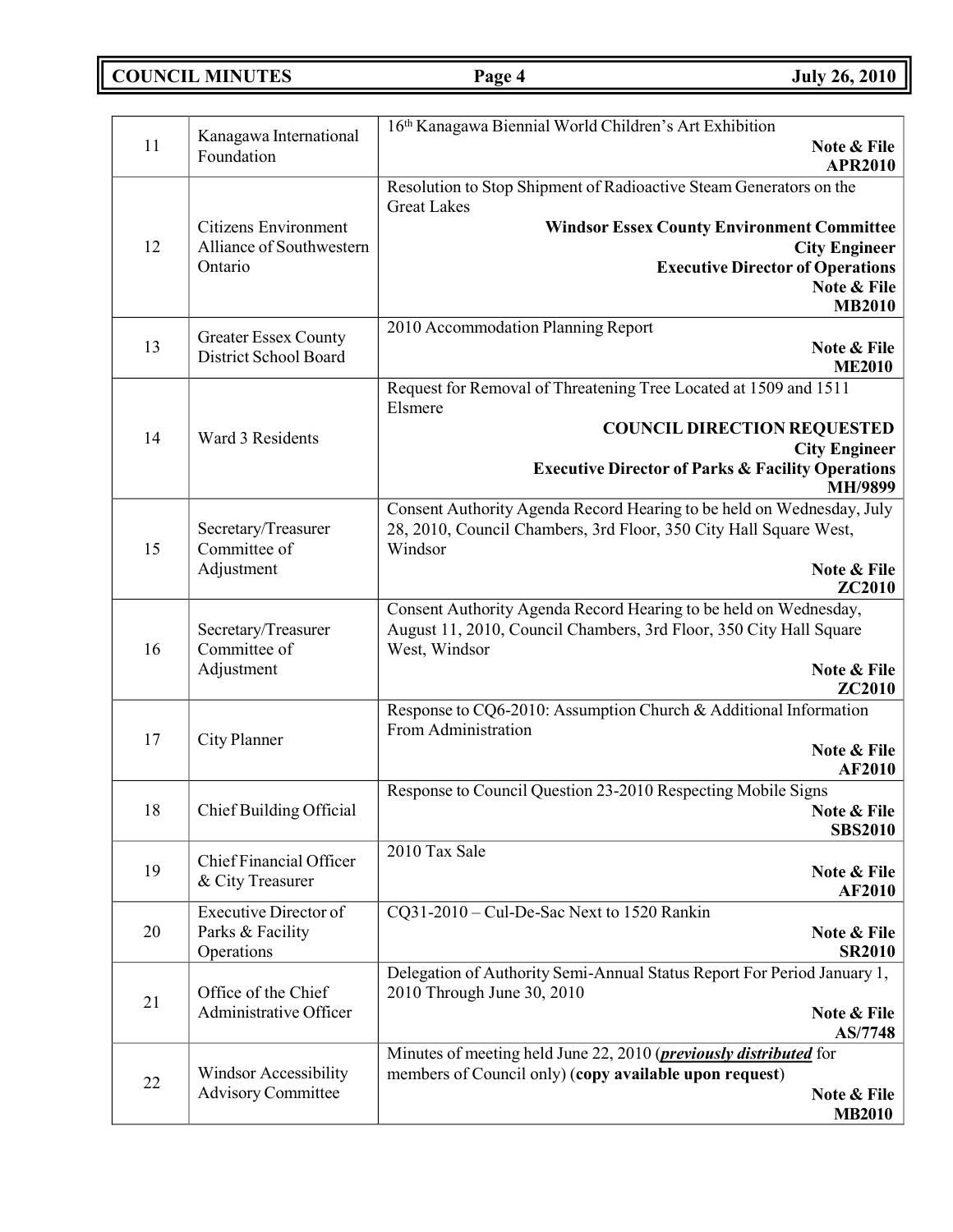**COUNCIL MINUTES Page 5 July 26, 2010**

| 23 | Mayor's Youth<br><b>Advisory Committee</b>                                                                 | Minutes of meeting held June 29, 2010 ( <i>previously distributed</i> for<br>members of Council only) (copy available upon request)<br>Note & File<br><b>MB2010</b> |
|----|------------------------------------------------------------------------------------------------------------|---------------------------------------------------------------------------------------------------------------------------------------------------------------------|
| 24 | Windsor-Essex County<br><b>Environment Committee</b>                                                       | Minutes of meeting held July 8, 2010 ( <i>previously distributed</i> for members<br>of Council only) (copy available upon request)<br>Note & File<br><b>MB2010</b>  |
| 25 | Ministry of Training,<br>Colleges and<br>Universities $\sim$<br>Employment and<br><b>Training Division</b> | New Employment Service Network<br>Note & File<br>Community Development & Health Commissioner<br><b>SS2010</b>                                                       |

Carried.

# **Consent Agenda**

Moved by Councillor Valentinis, seconded by Councillor Brister, That the following Consent Agenda and the recommendations contained in the administrative reports **BE APPROVED** as amended:

Item 4 West Nile Virus – Larviciding Requirement 2010 Item 6 Amendment to CR79/2010 Item 10 Communication Systems Support Agreements with Motorola

Carried.

# **Deferrals and/or Referrals and Withdrawals**

# **Item 5 – Request to close north portion of Tuscarora Street westerly from Walker Road**

# **Peter Angermann, Ward 3 resident**

Peter Angermann, Ward 3 resident, appears before Council to request that the report of the City Solicitor respecting the "request to close north portion of Tuscarora Street westerly from Walker Road" be deferred until such time as a public meeting is scheduled on this matter and a report is prepared by administration in response to a petition for the closing or the changing of traffic patterns on Monmouth between Tuscarora and Wyandotte, and suggests that perhaps Item 7 (Request to close south portion of Wyandotte Place westerly from Walker Road) and Item 8 (Procurement of Autoscope Rack Vision Video Vehicle Detection Systems) be deferred as well.

Clerk's Note: City Council agrees to defer Item 5 until such time as a public meeting is scheduled on this matter and a report is prepared by administration in response to a petition for the closing or the changing of traffic patterns on Monmouth between Tuscarora and Wyandotte.

SAA/10629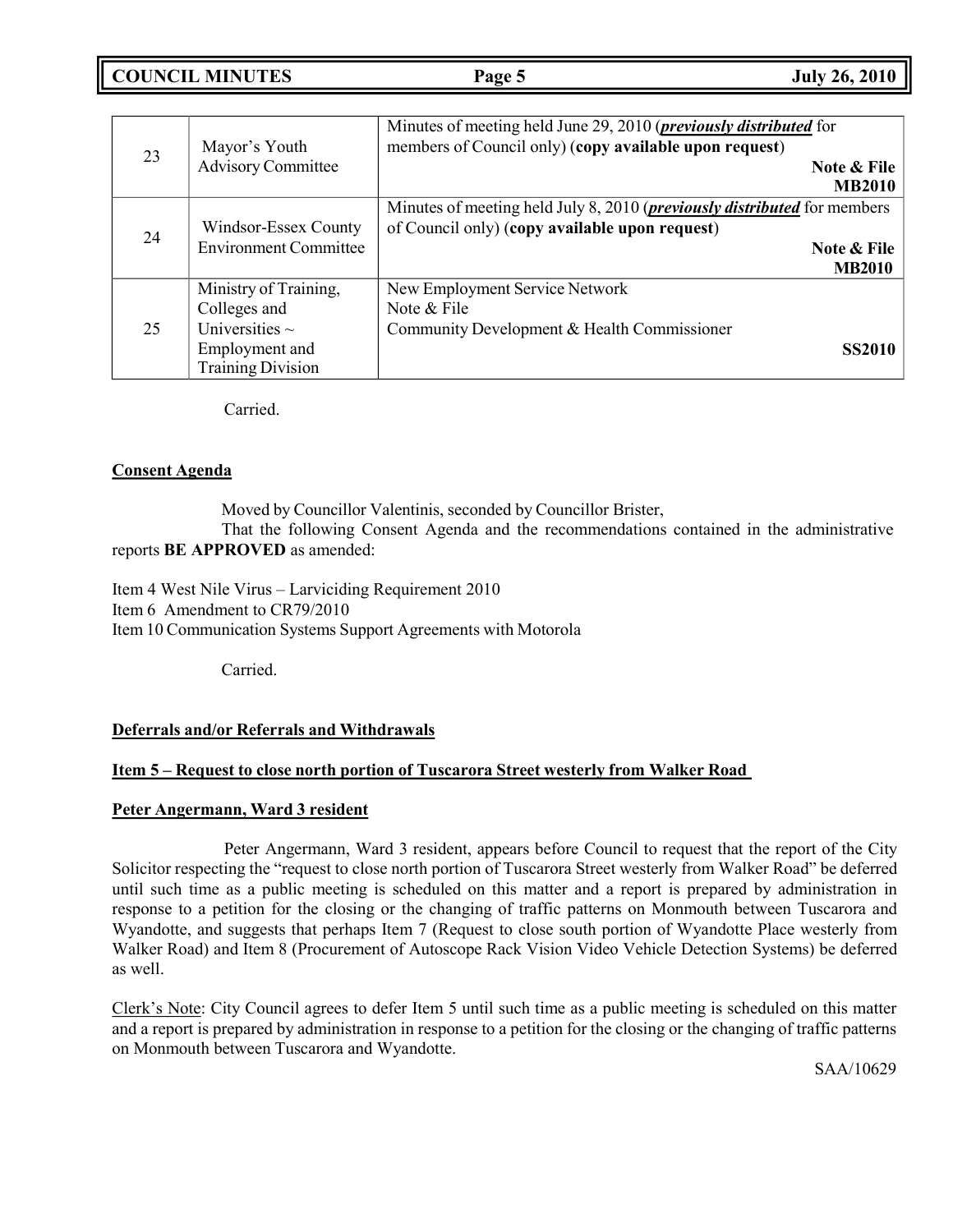**Presentations & Delegations:**

# **PRESENTATIONS:**

# **2010 Second Quarter Operating Budget Variance Report**

# **Andrew Daher, Manager, Operating Budget Control & Financial Administration; and Tony Ardovini, Deputy Treasurer – Financial Planning**

Andrew Daher, Manager, Operating Budget Control & Financial Administration; and Tony Ardovini, Deputy Treasurer – Financial Planning, appear before Council to provide a brief overview of the 2010 Second Quarter Operating Budget Variance Report, including tax supported variances, 2010 variance projection summary, mitigating steps/strategies, other potential risks areas, and non-tax supported variances.

# **AFB/10444** 14

(For final disposition of this matter, see Clause **CR287/2010** in Schedule "A" attached hereto.)

# **Service Delivery Review: Final Report of the Community Strategic Plan Review and Monitoring Project**

# **Michael Cooke, Manager of Policy Planning**

Michael Cooke, Manager of Policy Planning, appears before Council to provide a brief overview of the Service Delivery Review: Community Strategic Plan Review and Monitoring Project, including a historical overview, the purpose of the project, project overview, method of evaluating potential indicators, and next steps.

# **David Hanna, Ward 1 resident**

David Hanna, Ward 1 resident, appears before Council to provide comment with regards to the Service Delivery Review: Community Strategic Plan Review and Monitoring Project, stressing that public engagement in process is key, and that there needs to be well-established committees of Council with agendas and minutes posted in advance for public review.

# **GP/9577** 12

(For final disposition of this matter, see Clause **CR285/2010** in Schedule "A" attached hereto.)

# **DELEGATIONS**

# **3150 Donnelly Incorporated (Bristol Place Apartments), draft plan of condominium approval, 3150 Donnelly Street, conversion of an existing 7-storey rental apartment building to condominium status**

# **Peter Valente, President, 3150 Donnelly Inc.**

Peter Valente, President, 3150 Donnelly Inc., appears before Council and is available for questions with regards to the request for a draft plan of condominium approval for 3150 Donnelly Incorporated (Bristol Place Apartments), to convert an existing 7-storey rental apartment building to condominium status.

# **ZB/10700** PAC 4

(For final disposition of this matter, see Clause **CR291/2010** in Schedule "A" attached hereto.)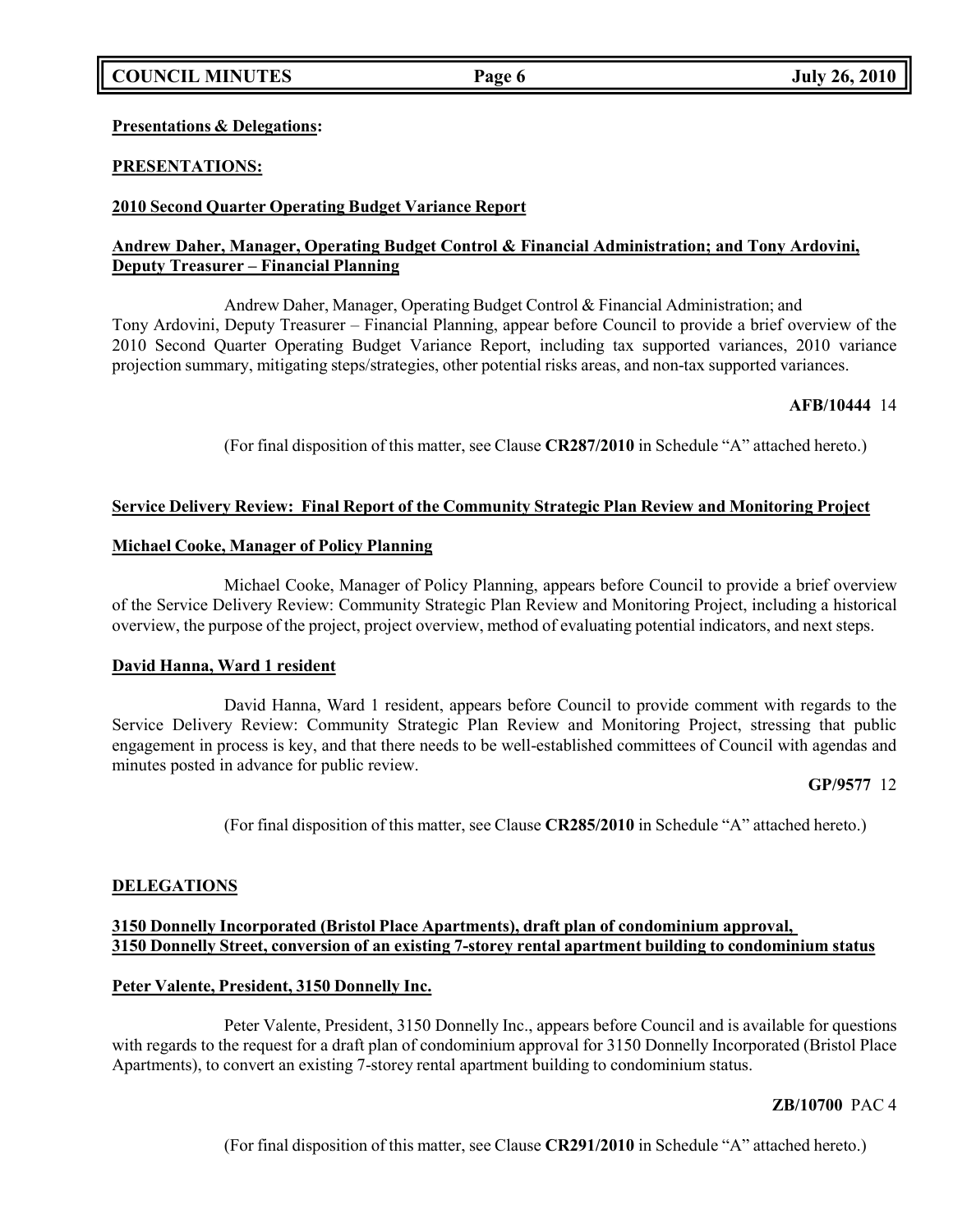# **COUNCIL MINUTES Page 7 July 26, 2010**

## **Dieppe Memorial Update**

## **Dave Woodall, Woodall Construction Co. Ltd.**

Dave Woodall, Woodall Construction Co. Ltd., appears before Council and is available for questions with regards to the final project design for the Dieppe Memorial.

## **APR2010** 13

(For final disposition of this matter, see Clause **CR286/2010** in Schedule "A" attached hereto.)

## **Response to CR185/2010 (Medical Office / Methadone Clinic)**

## **Patricia Reid, Ward 3 resident**

Patricia Reid, Ward 3 resident, appears before Council as a resident affected by the methadone clinic on Lincoln Road, stating that the value of their homes will decrease as a result of this, and that it is not compatible with a residential area, and concludes by suggesting that the communication and consultation in terms of public engagement prior to its establishment was non-existent.

## **Caine Baldassi, Ward 3 resident**

Caine Baldassi, Ward 3 resident, appears before Council as a resident affected by the methadone clinic on Lincoln Road, stating that vials have been found discarded in the area, and that the by-law must be changed to require such clinics to be in a hospital setting.

## **Donna Vollans, Ward 3 resident**

Donna Vollans, Ward 3 resident, appears before Council as a resident affected by the methadone clinic on Lincoln Road, stating that the value of their homes will decrease as a result of this, and that it is not compatible with a residential area, and suggests that the communication and consultation in terms of public engagement prior to its establishment was non-existent, and concludes by asking Council to consider planning options such as the creation of a new definition for a "methadone clinic", or the restriction of a methadone clinic/addiction treatment centre.

# **Colleen Mitchell, Windsor-Essex County Drug Strategy**

Colleen Mitchell, Windsor-Essex County Drug Strategy, appears before Council to provide some perspective from the point of view of the patient, suggesting that it is difficult to limit the location of a methadone clinic which if done could put the municipality in jeopardy in terms of human rights legislation, and concludes by asking Council to pursue the status quo or "no change".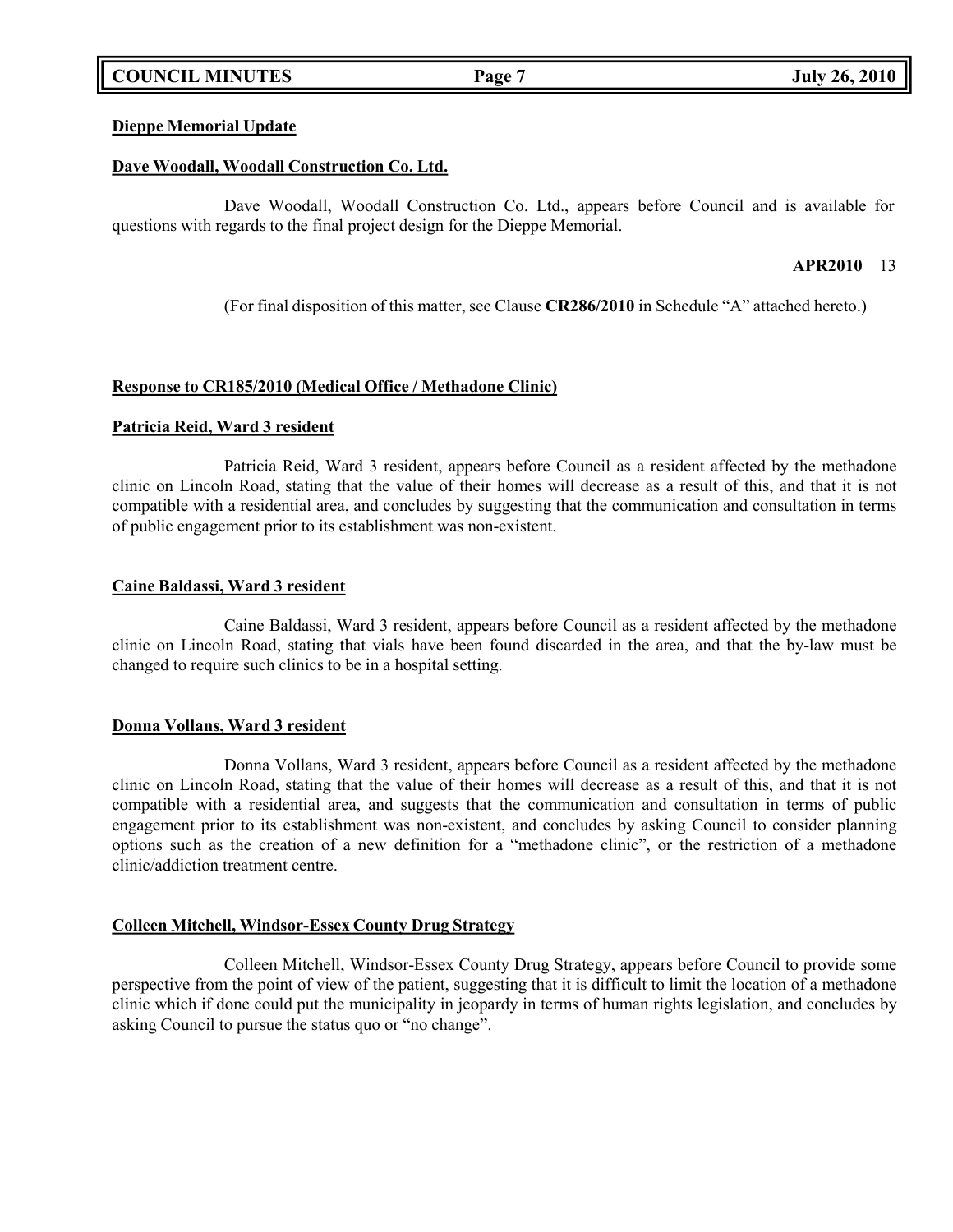## **Michael Burton, Ward 3 resident**

Michael Burton, Ward 3 resident, appears before Council to state that the outstanding issue is with regards to the most appropriate location for a methadone treatment centre and to alleviate the fears and concerns of the residents of Lincoln Road, and concludes by suggesting that Council send a letter to LHIN requesting that funds for future expansion of services at this centre be denied, that a zoning by-law be developed for service expansions, and that the City commence negotiations with Dr. Hammer to determine a reasonable level of assistance to relocate to a more appropriate location, such as a light industrial or hospital setting.

# **Michael Webb, Ward 3 resident**

Michael Webb, Ward 3 resident, appears before Council as a resident affected by the methadone clinic on Lincoln Road, stating that the value of their homes will decrease as a result of this, and that it is not compatible with a residential area.

## **Kathy Huisman, Ward 3 resident**

Kathy Huisman, Ward 3 resident, appears before Council as a resident affected by the methadone clinic on Lincoln Road, stating that the value of their homes will decrease as a result of this, and that it is not compatible with a residential area, and is better suited in a hospital setting or in an industrial setting.

## **Ralph Ganter, Senior Director; and Dawn Maziak, Erie St. Clair LHIN**

Ralph Ganter, Senior Director; and Dawn Maziak, Erie St. Clair LHIN, appear before Council and are available for question with regards to methadone treatment centres.

**ZB/10547** 3

(For final disposition of this matter, see Clause **CR276/2010** in Schedule "A" attached hereto.)

## **M383-2008 – Amica at Windsor -4909 Riverside Drive East**

# **David Langford, representing the east side owners of the Pinnacle Condominium building**

David Langford, representing the east side owners of the Pinnacle Condominium building, appears before Council to express concern regarding the blockage of the river view by the Amica building and landscaping, due to rigid planning/zoning and building policies, which has resulted in the value of their properties declining and will not appreciate in value as the value of their units is determined by their view, and concludes by suggesting that at minimum, the tall trees from the north front of the building be cut down to restore at least a partial view for Pinnacle homeowners.

# **Hal Kersey, representing Amica (Windsor Inc.)**

Hal Kersey, representing Amica (Windsor Inc.), appears before Council and is available for questions with regards to the report of the Chief Building Official dated June 15, 2010 respecting "M383-2008 – Amica at Windsor – 4909 Riverside Drive E".

# **AS/9844 1**

(For final disposition of this matter, see Clause **CR273/2010** in Schedule "A" attached hereto.)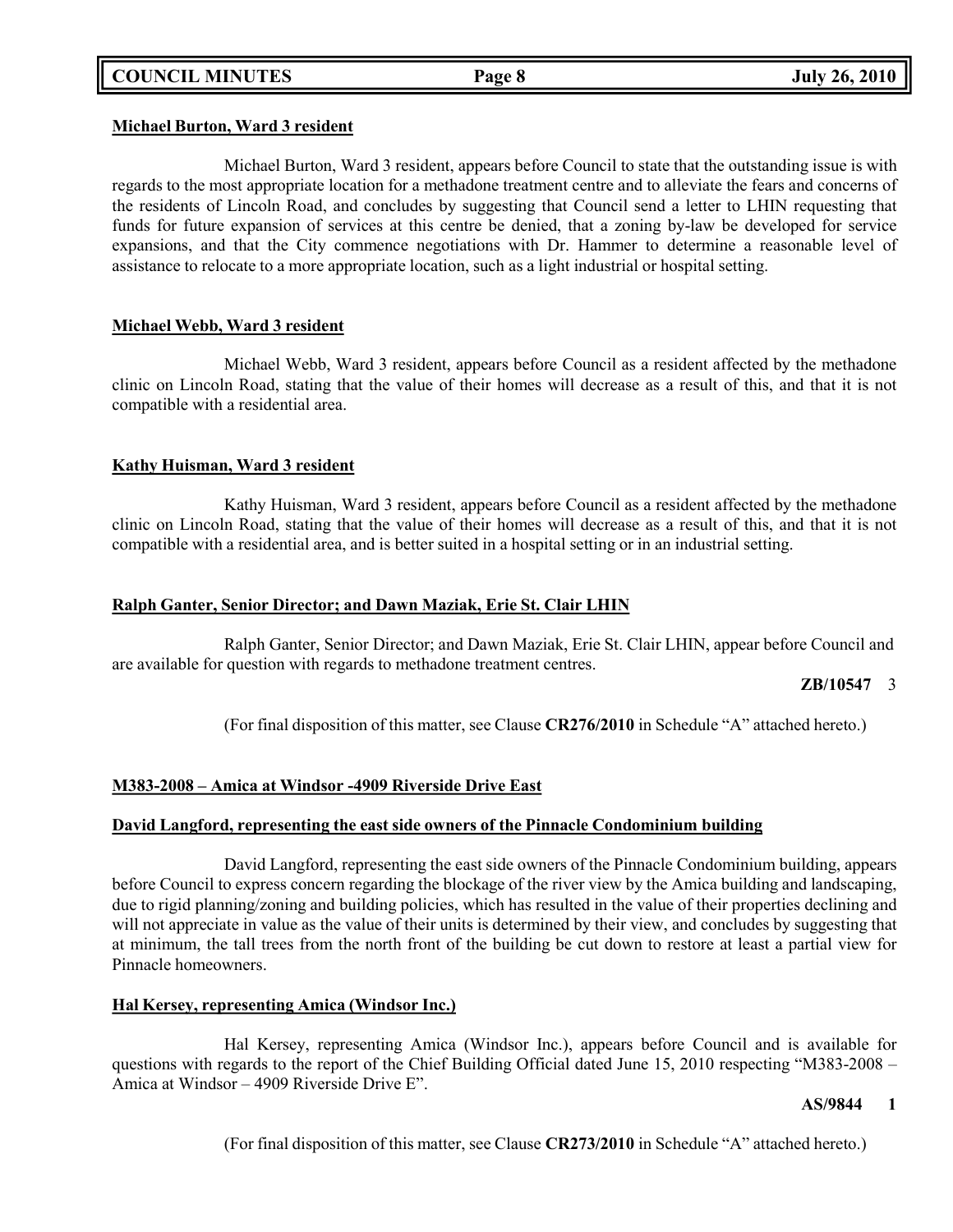# **COUNCIL MINUTES Page 9 July 26, 2010**

## **Administration's Response to the Small Business Advisory Panel's Recommendations to Council (A Companion Report to the Small Business Advisory Panel Committee Report)**

# **Norm Marcoux, James Marsh, Dr. Alfie Morgan and Charlie Regan, members of the Small Business Advisory Panel**

Norm Marcoux, James Marsh, Dr. Alfie Morgan and Charlie Regan, members of the Small Business Advisory Panel, appear before Council to provide a brief overview of the recommendations by the Small Business Advisory Panel and the administration's response to those vital recommendations, and provide highlights of some of these important recommendations, such as the need for a strategic planning session with Council.

## **AF/8951** 2

(For final disposition of this matter, see Clause **CR274/2010** in Schedule "A" attached hereto.)

## MB2010

(See also Committee Report Section.)

## **Front Yard Parking (Walkerville Heritage Area**

## **David Hanna, Ward 1 resident**

Councillor Halberstadt as Acting Mayor leaves the Meeting at 10:17 o'clock p.m., and Councillor Dilkens assumes the Chair.

David Hanna, Ward 1 resident, appears before Council to state support for the recommendations pertaining to Front Yard Parking in the Walkerville Heritage Area, and concludes by suggesting that education of the public is key here, and that perhaps this public engagement could be undertaken with assistance from the Heritage Committee.

## **ZB/10707** PAC 2

(For final disposition of this matter, see Clause **CR289/2010** in Schedule "A" attached hereto.)

# **1520162 Ontario inc., rezoning, southeast corner of Howard Avenue and Tuson Way, change the zoning to allow a limited range of neighbourhood commercial uses**

## **Sharon Nicholas & Lori Nicholas, Ward 1 residents**

Sharon Nicholas & Lori Nicholas, Ward 1 residents, appear before Council to speak in opposition to the rezoning request for the southeast corner of Howard Avenue and Tuson Way, to change the zoning to allow a limited range of neighbourhood commercial uses, stating that this is a very busy intersection and that any further development would greatly diminish the quality of life for residents, and that given past uses for this land, suggests that it was not remediated and could contain contaminants.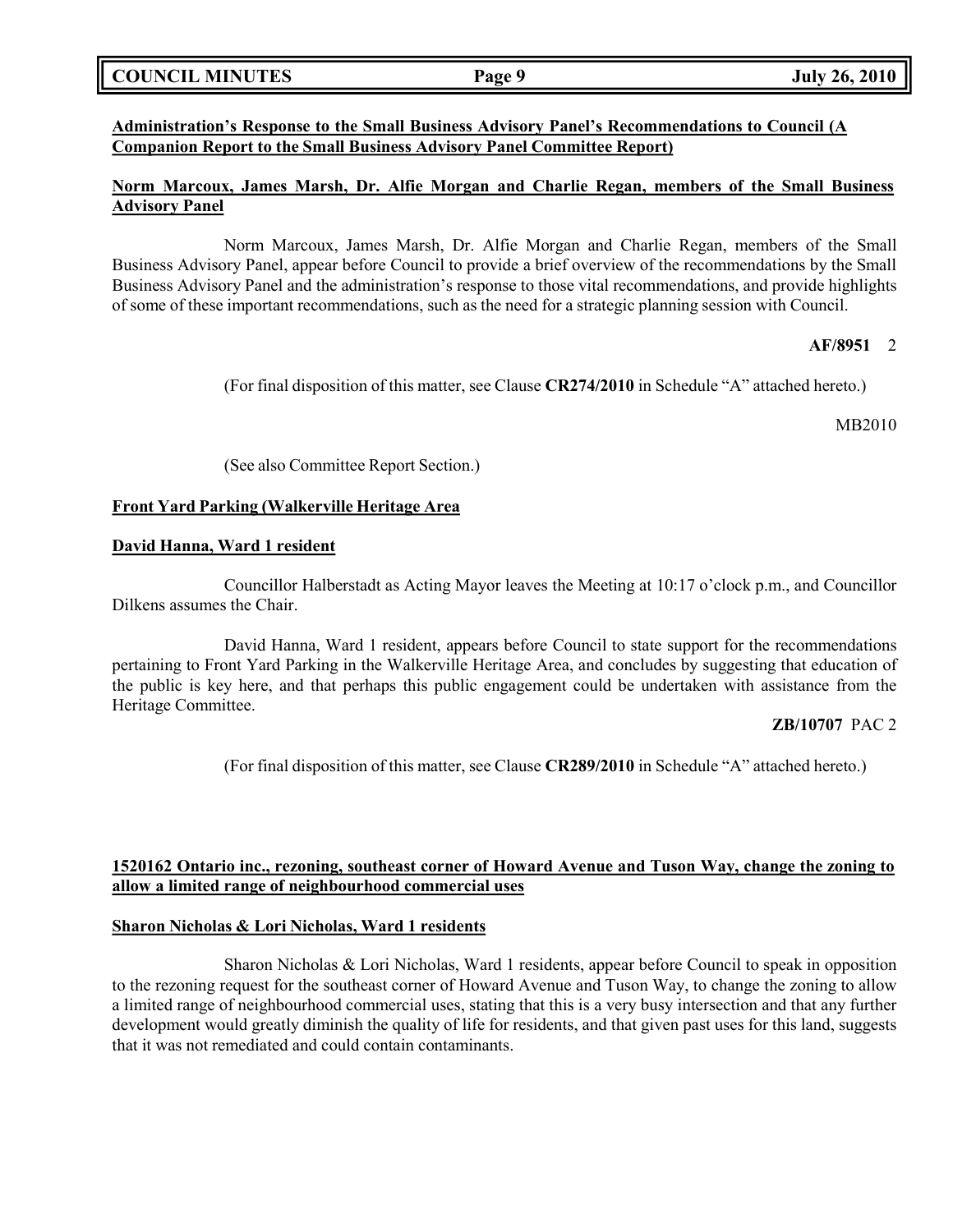# **COUNCIL MINUTES Page 10 July 26, 2010**

# **Marianna Arpino, Solicitor representing the Applicant**

Marianna Arpino, Solicitor representing the Applicant, appears before Council to speak in support of the rezoning application for the southeast corner of Howard Avenue and Tuson Way, to change the zoning to allow a limited range of neighbourhood commercial uses, and states that environmental reports were filed indicating that it meets the environmental requirements, and concludes by suggesting that Council not approve the PAC recommendation to prohibit a flat roof and to require continuous screening.

Councillor Halberstadt as Acting Mayor returns to the meeting at 10:25 o'clock p.m., and Councillor Dilkens returns to his seat at the Council table.

**ZB/10699** PAC 3

(For final disposition of this matter, see Clause **CR290/2010** in Schedule "A" attached hereto.)

# **P. Fletcher & L. Himsl, rezoning, 3139 Dougall Avenue, to permit a day nursery as an additional permitted use within the existing building**

## **Trisha Fletcher and Lauren Himsl, applicants**

Trisha Fletcher and Lauren Himsl, applicants, appear before Council to speak in support of the administrative recommendation pertaining to the rezoning request for 3139 Dougall Avenue, to permit a day nursery as an additional permitted use within the existing building.

## **ZB/10492** PAC 1

(For final disposition of this matter, see Clause **CR288/2010** in Schedule "A" attached hereto.)

## **Devonwood Trail – Woodward Petition M361-2009**

# **Elena Semenova, Ward 1 resident**

Elena Semenova, Ward 1 resident**,** appears before Council to request that the property owners in the 3500 block of Woodward Boulevard purchase or rent a portion of the adjacent parkland within the Devonwood Trail, offering some historical perspective on this parcel of land, and that since October 2009 they have experienced major problems with this small area of land, advising that the city has not done a good job of cutting the grass or offering weed control, thus becoming a dumping ground and that mice and rats have emerged.

Moved by Councillor Jones, seconded by Councillor Dilkens, **M210-2010** That in accordance with Section 3.5(b) of the Procedure By-law, the time of the meeting **BE EXTENDED** beyond 11:00 o'clock p.m. to permit the continuation of the Agenda. Carried unanimously.

## **ACO/10546** 9

(For final disposition of this matter, see Clause **CR282/2010** in Schedule "A" attached hereto.)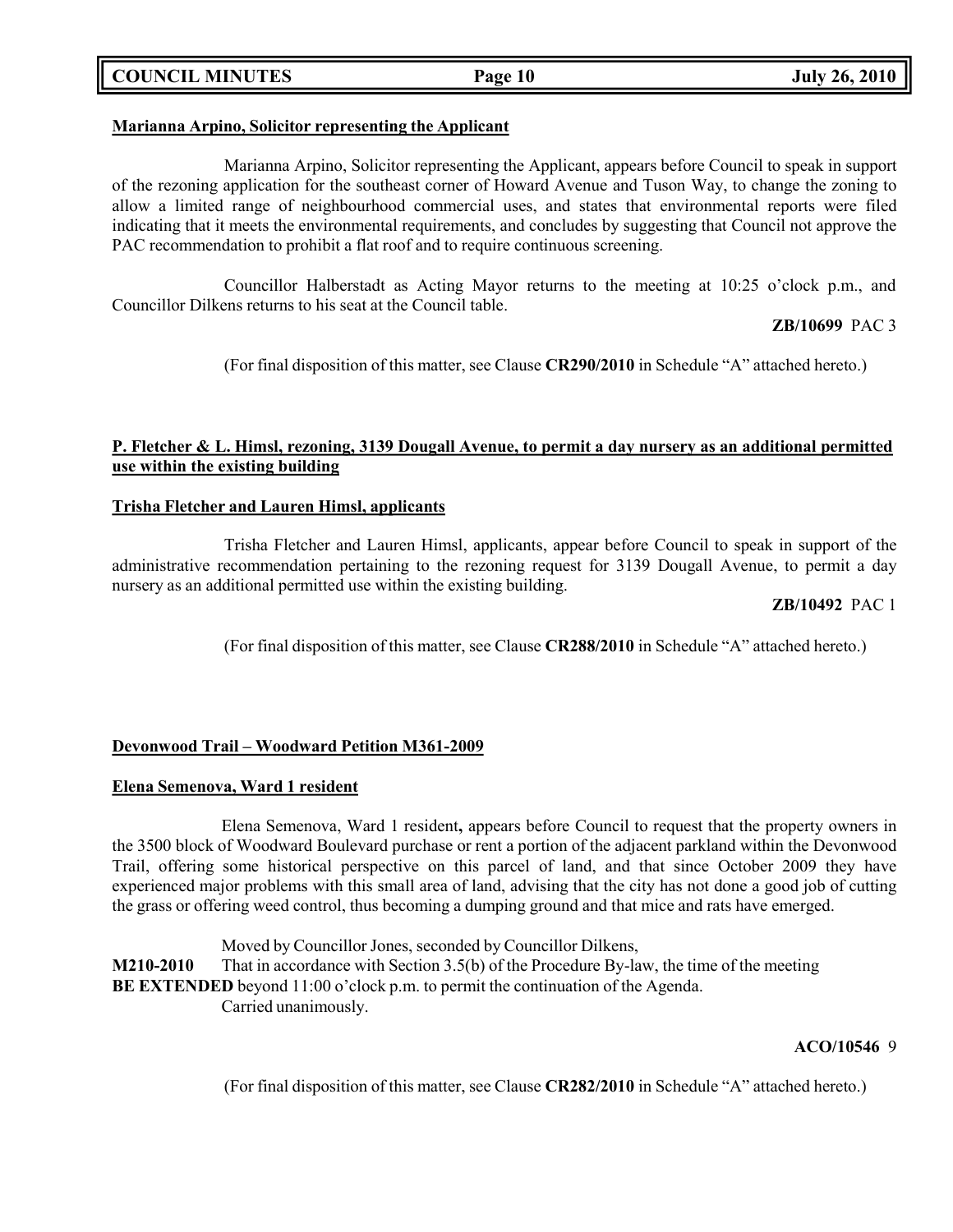| <b>COUNCIL MINUTES</b> | Page 11 | <b>July 26, 2010</b> |
|------------------------|---------|----------------------|
|                        |         |                      |

### **Regular Business Items (for final disposition of these matters see Schedule "A" attached)**

- Item 7 Request to close south portion of Wyandotte Place westerly from Walker Road
- Item 8 Procurement of Autoscope Rack Vision Video Vehicle Detection Systems
- Item 11 Fire Hall No. 7 City of Windsor RFP#10-98 Retain Consultant
- Item 15 Francois Baby House, Windsor's Community Museum and the National Historic Sites of Canada Cost Sharing Program

## **Consideration of Committee Reports**

Moved by Councillor Marra, seconded by Councillor Jones,

**M211-2010** That the **Report of the special In-camera** meeting held July 26, 2010, **BE ADOPTED**

# as presented.

Carried. Councillor Hatfield was absent from the meeting when the vote was taken on this matter.

ACO2010

Moved by Councillor Marra, seconded by Councillor Jones,

**M212-2010** That **Report No. 286 of the Windsor Heritage Committee** of its email poll held July 5, 2010 **BE ADOPTED** as presented.

Carried.

Councillor Hatfield was absent from the meeting when the vote was taken on this matter.

### MB2010

Moved by Councillor Jones, seconded by Councillor Marra,

**M213-2010** That **Report No. 1 of the Small Business Advisory Panel** of its meeting held April 9, 2010 **BE RECEIVED FOR INFORMATION**.

Carried.

Councillor Hatfield was absent from the meeting when the vote was taken on this matter.

### MB2010

### **By-laws**

Moved by Councillor Postma, seconded by Councillor Marra,

That the following By-laws No. 115-2010 through 123-2010 (inclusive), be introduced and read a first and second time:

| 115-2010 | "A BY-LAW TO PERMIT PRINCESS AUTO LTD., CARRYING ON BUSINESS AS<br>PRINCESS AUTO TO REMAIN OPEN ON A HOLIDAY IN THE CITY OF WINDSOR" |  |
|----------|--------------------------------------------------------------------------------------------------------------------------------------|--|
| 116-2010 | "A BY-LAW TO FURTHER AMEND ZONING BY-LAW NUMBER 8600"                                                                                |  |
| 117-2010 | "A BY-LAW TO ESTABLISH LANDS AS A PUBLIC HIGHWAY KNOWN AS<br>MCDOUGALL STREET, IN THE CITY OF WINDSOR"                               |  |
| 118-2010 | "A BY-LAW TO AMEND BY-LAW 395-2004, BEING A BY-LAW RESPECTING THE<br>LICENSING AND REGULATIONS OF VARIOUS BUSINESSES"                |  |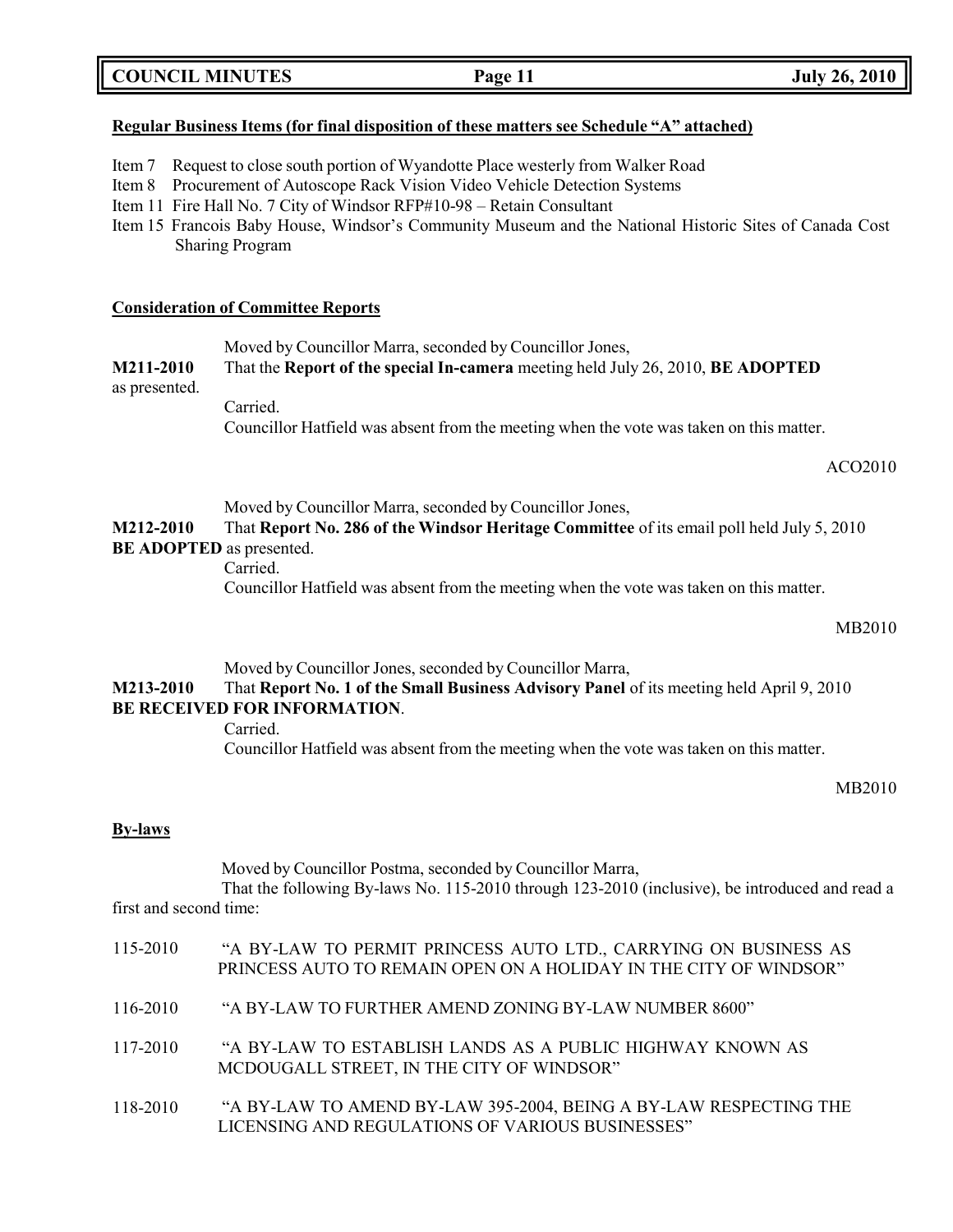- 119-2010 "A BY-LAW TO FURTHER AMEND BY-LAW NUMBER 9148 BEING A BY-LAW TO REGULATE TRAFFIC WITHIN THE LIMITS OF THE CITY OF WINDSOR"
- 120-2010 "A BY-LAW TO FURTHER AMEND BY-LAW NUMBER 9023 BEING A BY-LAW TO REGULATE VEHICULAR PARKING WITHIN THE LIMITS OF THE CITY OF WINDSOR ON MUNICIPAL STREETS, MUNICIPAL PARKING LOTS AND PRIVATE PROPERTIES"
- 121-2010 "A BY-LAW TO FURTHER AMEND BY-LAW NUMBER 9023 BEING A BY-LAW TO REGULATE VEHICULAR PARKING WITHIN THE LIMITS OF THE CITY OF WINDSOR ON MUNICIPAL STREETS, MUNICIPAL PARKING LOTS AND PRIVATE PROPERTIES" *authorized by Chief Administrative Officer Resolution CAO1442, adopted June 5, 2010*
- 122-2010 "A BY-LAW TO FURTHER AMEND BY-LAW NUMBER 9023 BEING A BY-LAW TO REGULATE VEHICULAR PARKING WITHIN THE LIMITS OF THE CITY OF WINDSOR ON MUNICIPAL STREETS, MUNICIPAL PARKING LOTS AND PRIVATE PROPERTIES"
- 123-2010 "A BY-LAW TO CONFIRM THE PROCEEDINGS OF THE COUNCIL OF THE CORPORATION OF THE CITY OF WINDSOR AT ITS MEETING HELD ON THE TWENTY-SIXTH DAY OF JULY, 2010"

Carried.

Councillor Hatfield was absent from the meeting when the vote was taken on this matter.

Moved by Councillor Postma, seconded by Councillor Valentinis,

That the Committee of the Whole does now rise and report to Council respecting the business items considered by the Committee:

- **1) Communication Items (as amended)**
- **2) Consent Agenda (as amended)**
- **3) Items Deferred**
- **Items Referred**
- **4) Consideration of the Balance of Business Items (see Schedule "A")**
- **5) Committee Reports (as amended)**
- **6) By-laws given first and second readings (as presented)**

Carried.

Councillor Hatfield was absent from the meeting when the vote was taken on this matter.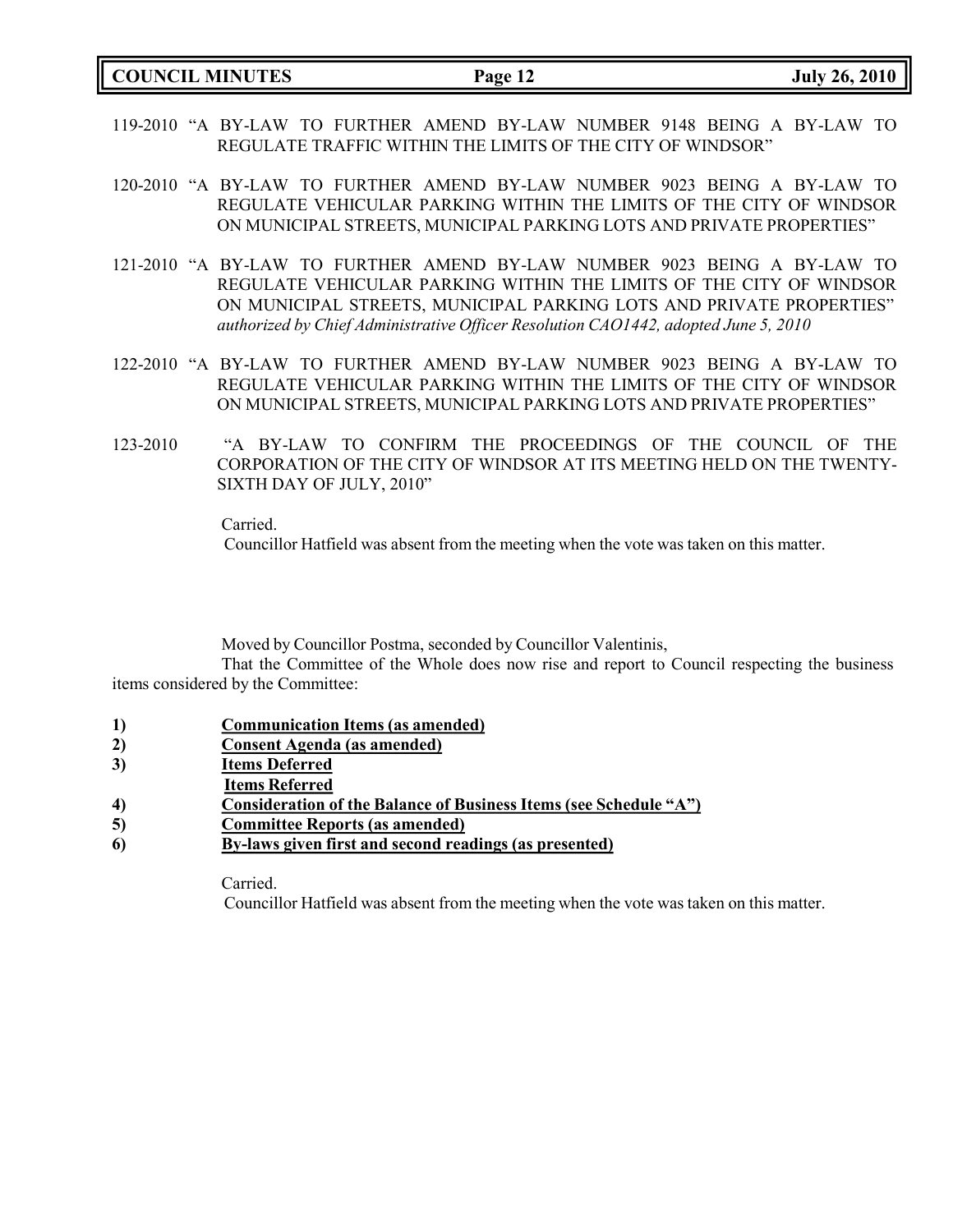**COUNCIL MINUTES Page 13 July 26, 2010**

**Notices of Motion**

Moved by Councillor Marra, seconded by Councillor Postma,

# *M214-2010 RESCINDED BY CR431/2020 ADOPTED AUGUST 24, 2020*

- **M214-2010**
- **WHEREAS**: The use of the Local Improvement Policy is a mechanism for residents to petition City Council for local infrastructure improvements; and
- **WHEREAS**: The Pedestrian Generator Policy is used by City Administration as it relates to assessing the need for the construction of sidewalks in any given neighbourhood; and
- **WHEREAS**: From time to time, local improvement petitions will come from neighbourhoods that are residential in nature, and it is a designated Transit Windsor Route, and new sidewalks are required, the current policy requires that the residents of the subject neighbourhood are compelled to financially contribute towards the construction of the sidewalks; and
- **WHEREAS**: When it comes to pedestrian and transit safety issues, the Corporation should be absorbing 100% of the costs for the construction of sidewalks;

## **THEREFORE BE IT RESOLVED THAT**:

Administration proceed with amendments, effective immediately, to the Local Improvement Petition Policy and the Pedestrian Generator Policy in order to ensure that in these such circumstances, sidewalks deemed necessary by the City Engineer **BE CONSTRUCTED** and the cost will be fully subsidized by the Corporation's share of the infrastructure project. Carried.

Councillor Hatfield was absent from the meeting when the votes was taken on this matter.

SW2010

Moved by Councillor Gignac, seconded by Councillor Marra,

**M215-2010** That rule 13.9(a) of the Procedure By-law regarding business not already before Council **BE WAIVED** to permit the introduction of a motion without prior notice respecting a request for the allowance of ward funds for a community meeting in Ward 5.

Carried.

Councillor Hatfield was absent from the meeting when the votes was taken on this matter.

Moved by Councillor Gignac, seconded by Marra,

**M216-2010 WHEREAS** the Ward Fund Policy indicates that neighbourhood improvement funds are to be used for capital projects only, and whereby "Capital" is defined as an asset or service which may include repairs of/for a capital asset owned by the city of Windsor, and whereby the fund must not be used to cover costs whose responsibility would normally rest with citizens or groups;

**THEREFORE BE IT RESOLVED** that the Ward Fund Policy **BE WAIVED** to allow the Ward 5 Councillors to direct ward funds in the amount of \$247.20 to allow for expenses to be incurred to conduct a Community Meeting for Ward 5 residents in the area of Little River Acres, pertaining to the exploration of energy alternatives.

Carried.

Councillor Hatfield was absent from the meeting when the votes was taken on this matter.

# **Third Reading of By-laws**

Moved by Councillor Brister, seconded by Councillor Dilkens,

That the following By-laws No. 115-2010 through 123-2010 (inclusive), having been read a first and second time be now read a third time and finally passed and that the Acting Mayor and Clerk

**BE AUTHORIZED** to sign and seal the same notwithstanding any contrary provision of the Council.

Carried.

Councillor Hatfield was absent from the meeting when the votes was taken on this matter.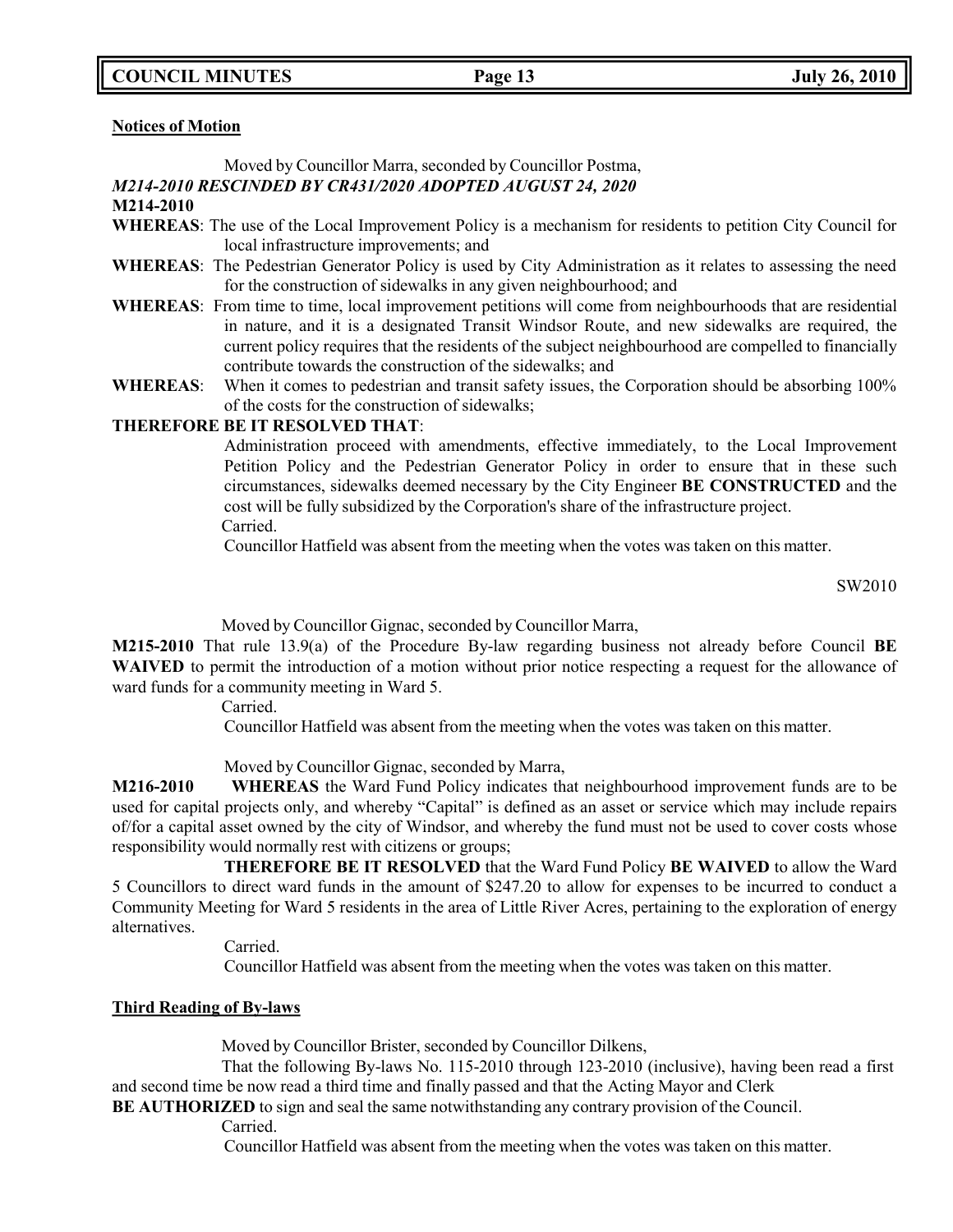# **COUNCIL MINUTES Page 14 July 26, 2010**

# **Petitions**

Moved by Councillor Gignac, seconded by Councillor Jones,

**M217-2010** That the petition presented by Councillor Halberstadt from residents requesting a ban on dangerous, noisy, polluting and heavy rigs from the narrow business/residential and historically significant Wyandotte Street **BE RECEIVED** by the Clerk and the Clerk **BE DIRECTED** to forward the petition to the Executive Director of Operations.

Carried.

Councillor Hatfield was absent from the meeting when the vote was taken on this matter.

ACO/10546

## **Council Questions**

Moved by Councillor Jones, seconded by Councillor Brister,

**M218-2010** That the Council Questions arising from the previous meeting of Council and listed by the Clerk **BE NOW CONSIDERED** for purposes of discussion , and further, that the Administration **BE DIRECTED** to proceed with the necessary actions to respond to the Council Questions consistent with Council's instructions. Carried.

Councillor Hatfield was absent from the meeting when the vote was taken on this matter.

ACOQ2010

## **Adjournment**

Moved by Councillor Jones, seconded by Councillor Brister, That this Council meeting stand adjourned until the next regular meeting of Council or at the call

of the Mayor.

Carried. Councillor Hatfield was absent from the meeting when the vote was taken on this matter.

Accordingly, the meeting is adjourned at 11:24 o'clock p.m.

## **ACTING MAYOR**

**CITY CLERK**

## **THIS IS A DRAFT COPY**

# **DEPUTY CITY CLERK/SENIOR MANAGER OF COUNCIL SERVICES**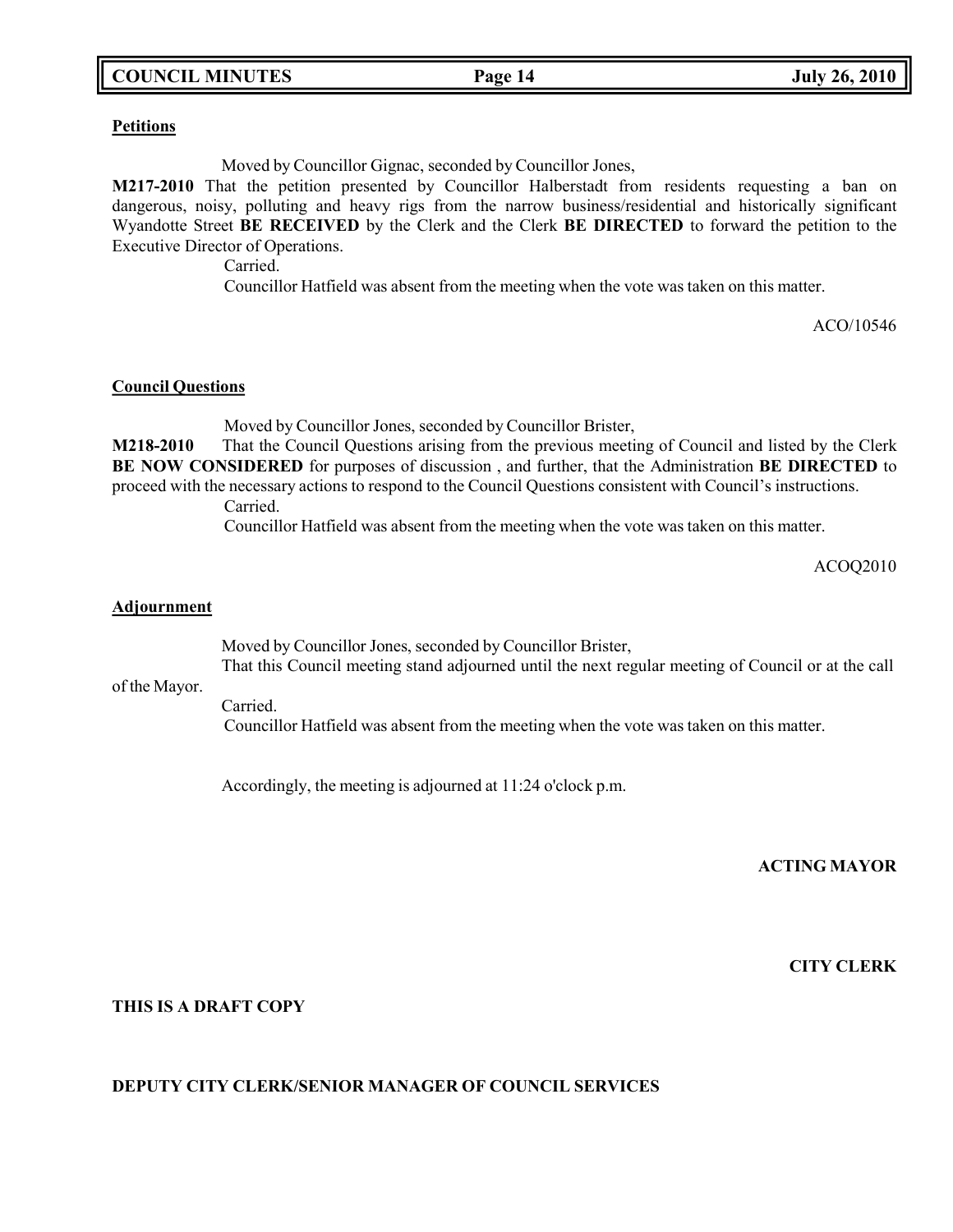# **COUNCIL MINUTES Page 15 July 26, 2010**

Marra Gignac

CR273/2010

That the report of the Chief Building Official dated June 15, 2010 entitled "M383-2008 – Amica at Windsor – 4909 Riverside Drive E." **BE RECEIVED FOR INFORMATION**; and further,

That the City Planner **BE DIRECTED** to convene a meeting with the Ward 4 Councillors, representatives from Amica, and concerned residents from 4780 Riverside Drive East, to discuss options that might be available to alleviate some of the concerns expressed by all parties.

Carried.

Councillors Postma and Hatfield were absent from the meeting when the vote was taken on this matter.

Report Number **14589 AS/9844 1**

Internal Distribution Building [Lee Anne Doyle, Chief Building Official] City Planner City Solicitor

### Jones Marra

CR274/2010

- I. That the existing Customer Service Coordinator **BE APPOINTED** as the "small business coordinator" as a pilot project for a period of 6 months, and whose responsibilities will include the following:
	- Act as a point person to address specific inquiries and concerns brought forward by small business owners regarding access and ability to navigate through municipal processes;
	- Monitor and collect data on inquiries and specific concerns that are brought forward by the small business community;
	- Liaise with municipal departments and key personnel as required when specific concerns or issues are identified, and when new policies and procedures that could have possible implications for small business are being considered;
	- Provide information and referral to existing community resources to assist small business; and,
	- Report back to Council at the end of the pilot project on the specific issues identified through the monitoring of inquiries, and provide recommendations on how to best address the issues identified on a go-forward basis.
	- II. That Administration **BE DIRECTED** to prepare a report to Council presenting possible financial incentive programs aimed at addressing the main challenges facing small businesses as identified in consultation with the Small Business Advisory Panel, and further that the report include a recommended Terms of Reference for the preparation of a Small Business Community Improvement Plan that will implement the Council-endorsed financial incentive programs.
- III. That a "Small Business Strategic Planning Meeting" **BE CONVENED** between the Small Business Advisory Panel and City Council within 60 days to identify the issues impacting the small business sector (with presentations from small business spokespersons) and to develop action plans to address these issue,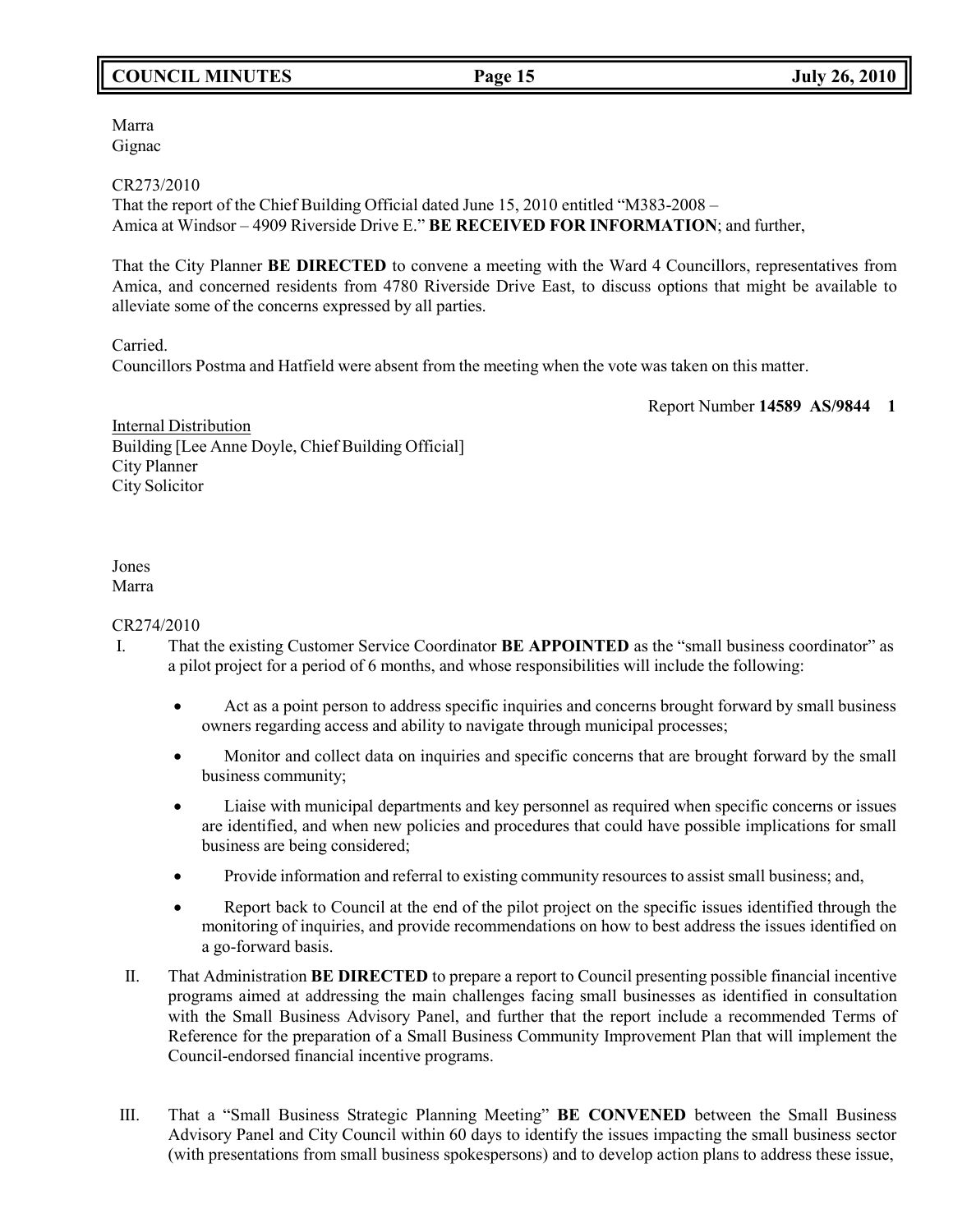and that Council then provide direction to administration about the implementation of the action plans developed;

- IV. That the issue of "any further property tax relief measures that should be implemented as it relates to small business", **BE REFERRED** to the proposed "Small Business Strategic Planning Meeting";
- V. That the Small Business Advisory Panel recognition program recommendations **BE DIRECTED** to the Staff Appreciation and Recognition (STAR) Committee for consideration within the framework of the existing corporate Staff Appreciation and Recognition program.
- VI. That City Council **ENCOURAGE** the University of Windsor, St. Clair College and the Windsor Essex Development Commission to create a Windsor Small Business Enterprise (SBE) Centre to establish an SBE funding and financial support team that not only identifies all the provincial and federal programs, but most importantly works in project teams to research and write these applications to engage associated ministries, ministers, deputies, assistants, MP's and MPP's to secure grants and interest free loans, low interest financing and to set up a mechanism to measure the results.
- VII. That Administration **BE DIRECTED** to meet with representatives from the Small Business Advisory Panel to discuss the possibility of the City accommodating a store-front location for a Windsor Small Business Enterprises (SBE) Centre which would perhaps be a joint venture between the University of Windsor, St. Clair College and the Windsor Essex Development Commission;
- VIII. That the Small Business Advisory Panel **BE REQUESTED** to provide Council with an update in 3 months.

Carried.

Report Number **14684 AF/8951 2**

Internal Distribution Planning [Neil Robertson] City Planner Manager of Planning Policy Chief Financial Officer/City Treasurer City Solicitor

Jones Gignac

# CR275/2010

That the agreement between the Parks Canada Agency and the National Historic Sites of Canada regarding the cost sharing program for restoration work to the Francois Baby House **BE RECEIVED** for information; and,

That **APPROVAL BE GIVEN** to an expenditure in the amount of \$68,891 from the Built Heritage Fund to facilitate the requirements of the grant funding under the Parks Canada agreement (\$35,000 of the \$68,891 is identified in Report No. 286 of the Windsor Heritage Committee for repairs which include windows, masonry and foundation grading of the Francois Baby House).

Carried.

Councillor Hatfield was absent from the meeting when the vote was taken on this matter.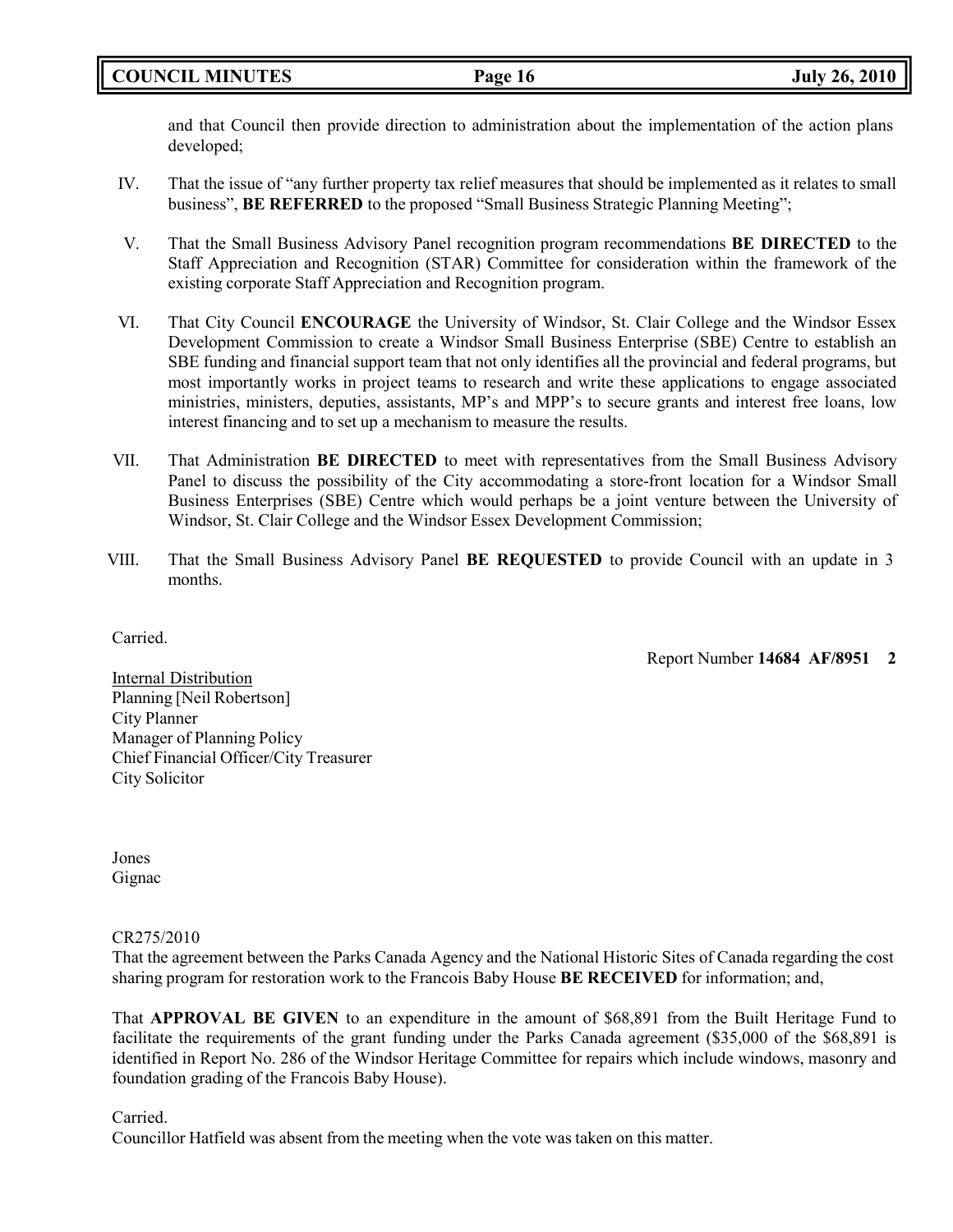# **COUNCIL MINUTES Page 17 July 26, 2010**

Report Number **14808 SR2010 15**

Internal Distribution Parks[Mike Smithson] Executive Director of Parks and Facilities Chief Financial Officer/City Treasurer City Engineer City Solicitor Coordinator, Windsor Heritage Committee Heritage Planner

Valentinis Jones

## CR276/2010

That the City Planner **BE DIRECTED** to prepare a report to the City of Windsor Planning Advisory Committee as soon as possible regarding Methadone Clinics based on an enhanced "Option E" contained in the administrative report dated June 16, 2010 which would involve the creation of a new zoning category to restrict a methadone clinic/addiction treatment centre.

Carried. Councillor Postma voting nay. Councillor Hatfield was absent from the meeting when the vote was taken on this matter.

Report Number **14772 ZB/10547 3**

Internal Distribution Planning [Adam Szymczak] City Planner City Solicitor

## Valentinis Brister

# CR277/2010

That City Council **APPROVE** the recommended procedure for larviciding and mosquito monitoring program as well as full cost, upfront payment of \$84,044.00 for 2010, as determined by the Medical Officer of Health.

Carried.

Report Number **14783 MH/7417 C4**

Internal Distribution Public Works [Antonio Bietola] City Engineer Executive Director of Operations Chief Financial Officer/City Treasurer

# External Distribution

Dr. Heimann, Medical Officer of Health [aheimann@wechealthunit.org](mailto:aheimann@wechealthunit.org)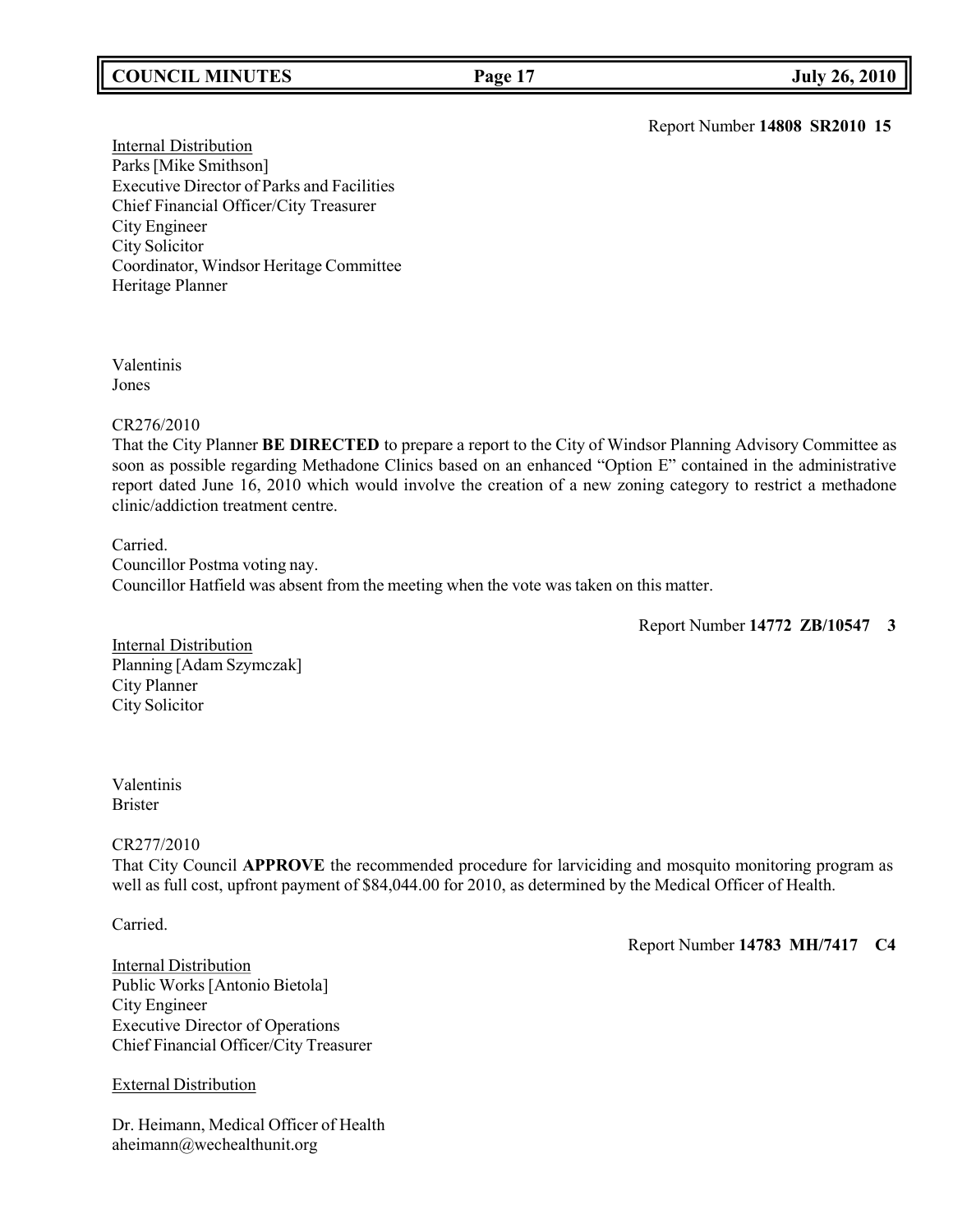Valentinis Marra

## CR278/2010

That the report of the City Solicitor dated June 29, 2010 entitled "Request to close north portion of Tuscarora Street right of way westerly from Walker Road" **BE DEFERRED** until such time as a public meeting is held with the affected residents and administration on this matter, and upon a report coming back to Council in response to the petition for the closing or the changing of traffic patterns on Monmouth between Tuscarora and Wyandotte.

Carried.

Report Number **14796 SAA/10629 5**

Internal Distribution Legal [Sharon Amlin] Property Coordinator City Engineer City Solicitor

Valentinis Brister

## CR279/2010

That Drawing Number CC-1586 dated August, 2009 and *attached* hereto as Appendix "A"

**BE REPLACED** with Drawing Number CC-1586 , revised June, 2010, *attached* hereto as Appendix "B" to correctly identify the portions of Cleary Street approved for closure by Council Resolution 79/2010 adopted by City Council on March 1, 2010.

Carried.

Report Number **14798 SAA/10451 C6**

Appendices Drawing Number CC-1586 Revised Drawing Number CC-1586

Internal Distribution Legal [Sharon Amlin] Property Coordinator City Solicitor

Marra Gignac

# CR280/2010

That the southerly 3.80 metre (12 feet, 6 inches) wide portion of Wyandotte Place westerly from Walker Road for a distance of 36.27 metres (119.0 feet) as shown on Drawing Number CC-1601, *attached* hereto as Appendix "A" **BE CLOSED AND CONVEYED** to the owner of 2220 Wyandotte Street East, subject to the following: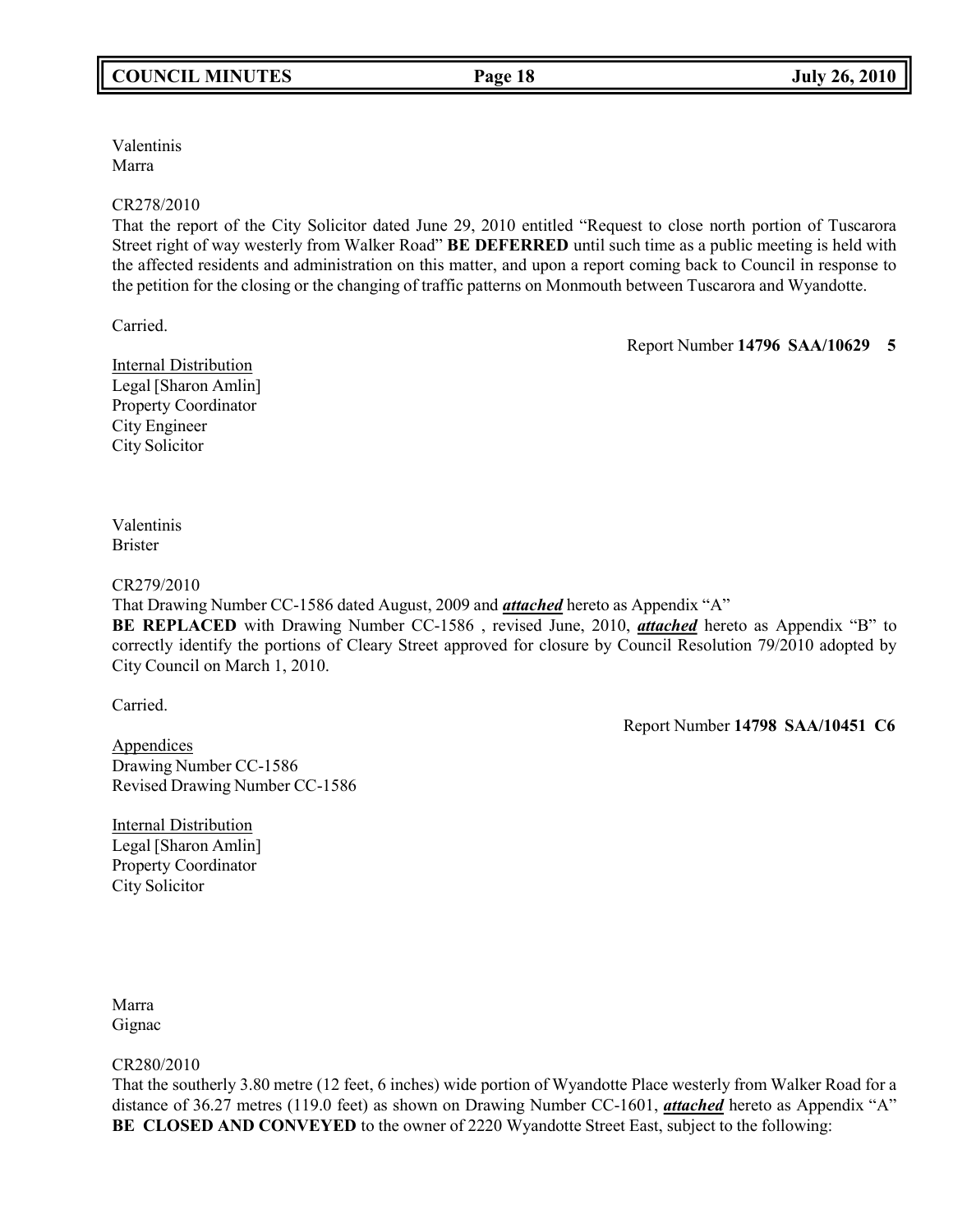- Bell Canada requires an easement for buried cable
- Windsor Utilities Commission requires an easement for a fire hydrant and water line size and location to be determined by reference plan of survey
- Conveyance cost is \$1.00

and further, that the City Engineer **BE REQUESTED** to supply the appropriate legal description, in accordance with Drawing No. CC-1601, *attached* hereto as Appendix "A", the City Solicitor, or a delegate, **BE AUTHORIZED** to publish the required legal notice, and **BE REQUESTED** to prepare the By-law to close and further the Chief Administrative Officer and City Clerk **BE AUTHORIZED** to sign all necessary documents approved in form and content satisfactory to the City Solicitor, and the transaction **BE COMPLETED** electronically pursuant to By-law Number 366-2003.

Carried.

Councillors Valentinis and Postma were absent from the meeting when the vote was taken on this matter.

Report Number **14797 SAA/10630 7**

APPENDICES Drawing No. CC-1601

Internal Distribution Building [Don Wilson] Chief Building Official Legal - Sharon Amlin - Prepare Ad Legal - Documents Clerk - Laura MacDonald City Planner City Engineer City Treasurer Legal [Frank Scarfone; Cheryl Glassford] - Prepare the Easement/Assuming/Closing By-law City Solicitor

Marra

Jones

CR281/2010

THAT City Council **APPROVE** the issuance of purchase orders for the procurement of the Autoscope Rack Vision Video Detection Systems for the following projects:

| Monmouth & Wyandotte               | \$18,619.95  |
|------------------------------------|--------------|
| Walker & Wyandotte Reconstruction  | \$24,587.85  |
| Walker & Provincial Reconstruction | \$73,763.55  |
| Tecumseh Road East Reconstruction  | \$73,763.55  |
| <b>Total Purchase Order Value</b>  | \$190,734.90 |

Carried.

Councillors Valentinis and Postma were absent from the meeting when the vote was taken on this matter.

Internal Distribution Public Works [John S. Wolf] Report Number **14751 SW2010 8**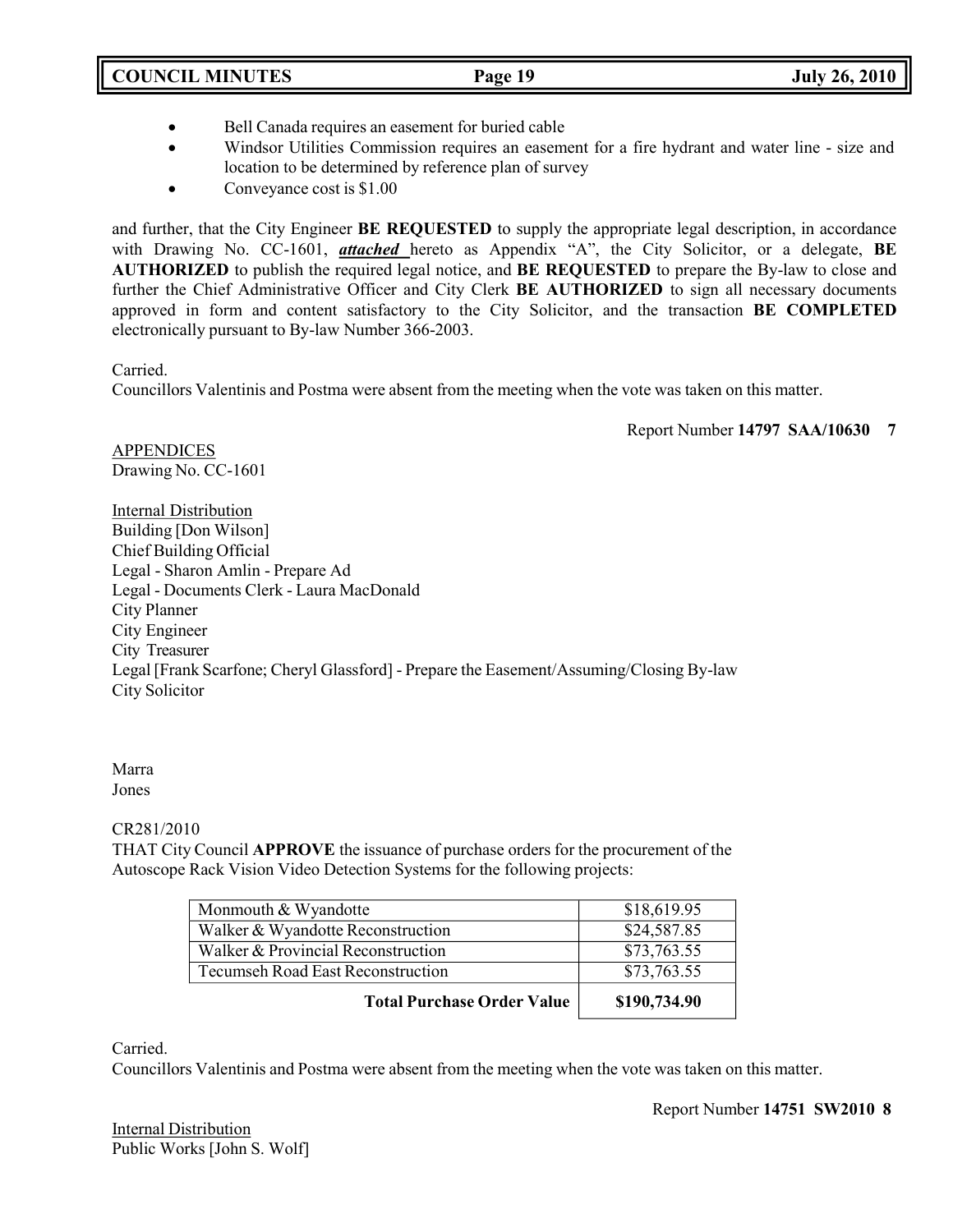# **COUNCIL MINUTES Page 20 July 26, 2010**

City Engineer Executive Director of Operations Manager of Purchasing and Risk Management Chief Financial Officer/City Treasurer City Solicitor

Dilkens Valentinis

## CR282/2010

That the property owners in the 3500 block of Woodward Boulevard **BE ALLOWED** to purchase 20 feet of the adjacent parkland within the Devonwood Trail (property behind their homes), contingent on every homeowner agreeing to this, and in accordance with the requirements of the City of Windsor Official Plan for disposition of parkland, and further, that steps **BE UNDERTAKEN** to amend the Zoning By-law to reflect the change from open space to residential use at the appropriate time.

Carried.

Councillors Brister and Gignac voting nay. Councillor Hatfield was absent from the meeting when the vote was taken on this matter.

Report Number **14737 ACO/10546 9**

Internal Distribution Parks[Mike Clement] Executive Director of Parks and Facilities City Engineer City Planner City Solicitor

Valentinis Brister

## CR283/2010

THAT the Chief Administrative Officer and/or City Clerk **BE AUTHORIZED** to sign a Communication Systems Support Agreement, #630-0610A for network support, with Motorola, at a cost of \$8,210.00 per month (\$98,520.00 annually) plus applicable taxes which provides the Corporation of the City of Windsor with network monitoring, technical support and call management for the Corporate Radio System until May 31, 2011, to be satisfactory in form to the City Solicitor, in technical content to the Fire Chief, and in financial content to the City Treasurer; and,

THAT the Chief Administrative Officer and/or City Clerk **BE AUTHORIZED** to sign a Communications System Support Agreement, #630-0610B for field support, with Motorola, at a cost of \$16,450.00 per month (\$197,400.00 annually) plus applicable taxes which provides the Corporation of the City of Windsor with infrastructure field service response and support until May 31, 2011, to be satisfactory in form to the City Solicitor, in technical content to the Fire Chief, and in financial content to the City Treasurer; and,

THAT the agreements **BE FUNDED** from the Pay As You Go (PAYG) Lease Reserve Fund (170) for a total cost of \$295, 920. 00.( Based on this amount, sufficient funding is available within the PAYG Lease Reserve Fund).

Carried.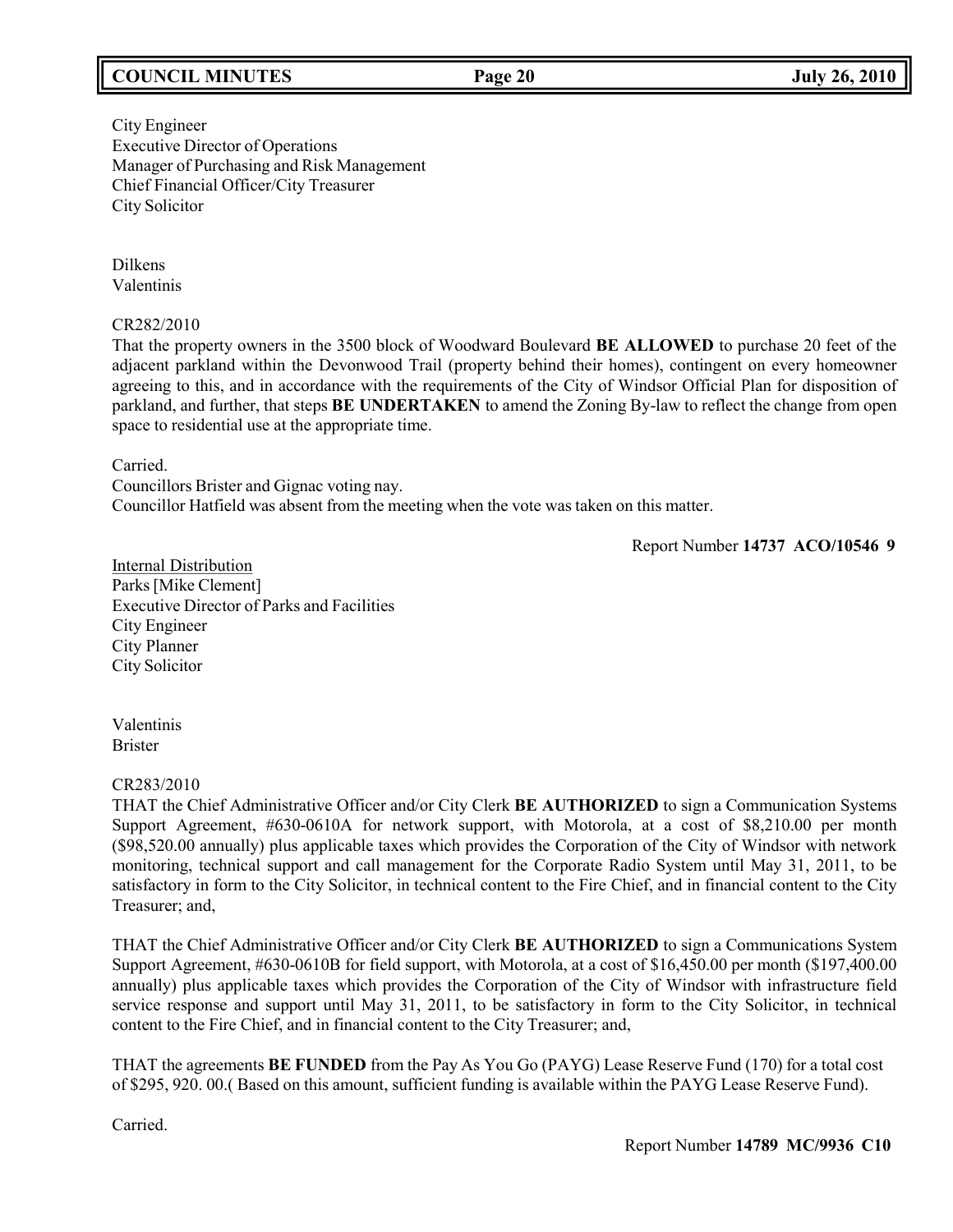# **COUNCIL MINUTES Page 21 July 26, 2010**

Internal Distribution Project Administrator [Camila Duarte] City Engineer Fire Chief Chief Financial Officer/City Treasurer City Solicitor

Brister Dilkens

CR284/2010

- **I.** That the firm of NORR Limited, **BE RETAINED** for the design, preparation of contract drawings and specifications, and contract administration for Fire Hall No. 7 project, at a maximum fee of \$235,990.00 (plus HST) in accordance with their proposal for consulting services, dated June 7, 2010 as a charge to Project ID 7052089; and,
- **II.** That the Chief Administrative Officer and City Clerk **BE AUTHORIZED** to sign an agreement with NORR Limited, satisfactory in form to the City Solicitor, in financial content to the City Treasurer, and in technical content to the City Engineer.

Carried.

Councillor Postma was absent from the meeting when the vote was taken on this matter.

Report Number **14787 SF/8882 11**

Internal Distribution Public Works [Tom Graziano] City Engineer Chief Financial Officer/City Treasurer City Solicitor

Jones Postma

CR285/2010

- 1. That the Final Report of the Community Strategic Plan Review and Monitoring Project and list of recommended performance indicators contained in Appendix A **BE APPROVED**;
- 2. That the City Planner **BE AUTHORIZED** to collect and validate data for all recommended performance indicators and prepare refinements accordingly as part of the 2011 report to City Council on the Community Strategic Plan; and
- 3. That the Service Delivery Review budget of \$9,250 for the Community Strategic Plan Review and Monitoring Project **BE ALLOCATED** to the 2011 budget of the Planning Department to conduct a public survey on the recommended performance indicators for the Community Strategic Plan.

Carried.

Councillors Dilkens and Hatfield were absent from the meeting when the vote was taken on this matter.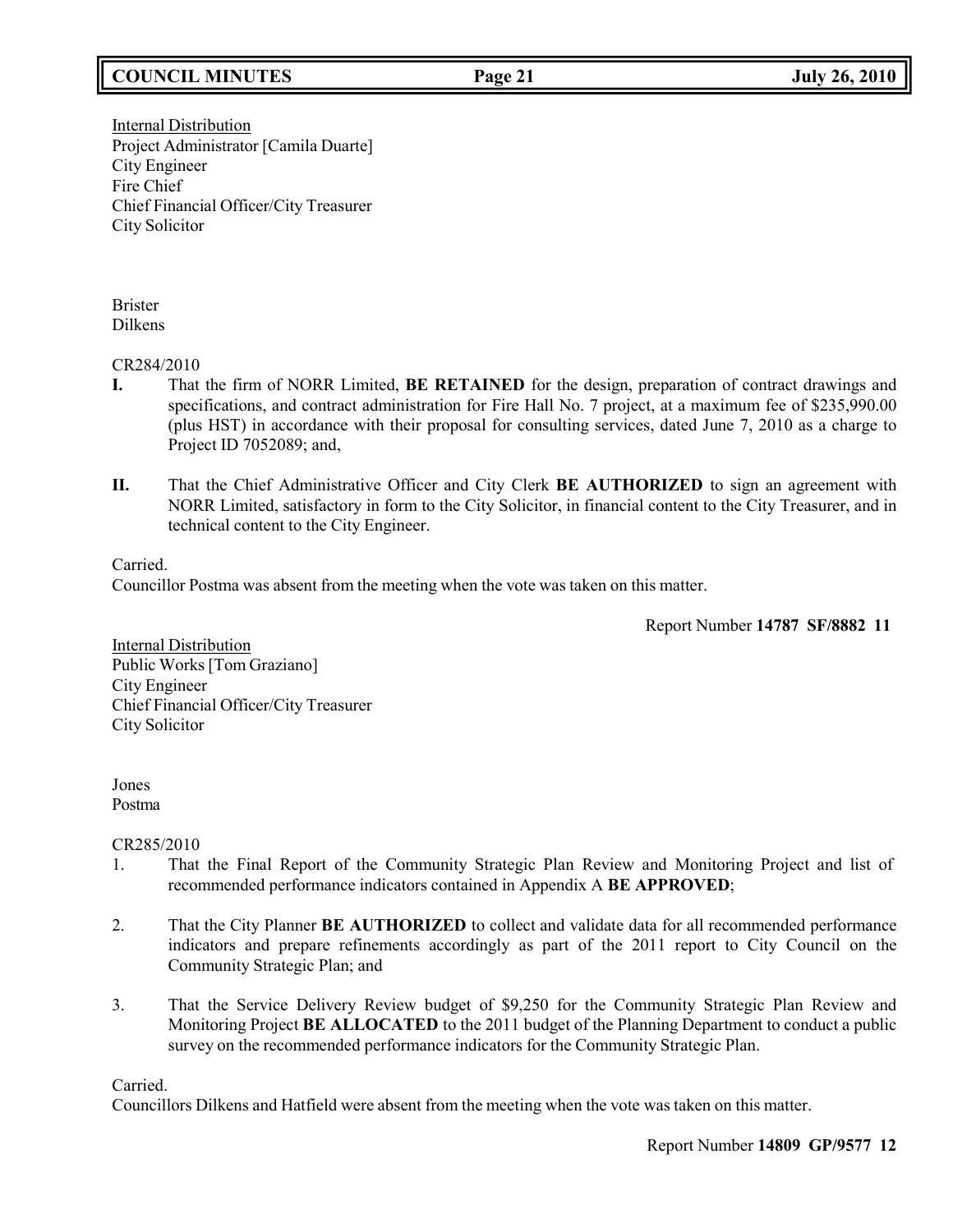# **COUNCIL MINUTES Page 22 July 26, 2010**

Internal Distribution Planning [Michael Cooke] City Planner Manager, Service Delivery Transformation Program Chief Financial Officer/City Treasurer City Solicitor

Dilkens Marra

CR286/2010

That the report of the City Planner dated June 28, 2010 concerning the final project design for the Dieppe memorial attached as Appendix 'A', **BE RECEIVED**, and further, that an amount of \$18,930.81 for other related costs associated with the celebration **BE APPROVED** as a charge to the City's Budget Stabilization Reserve Fund.

Carried.

Councillor Postma was absent from the meeting when the vote was taken on this matter.

Report Number **14790 APR2010 13**

Appendices Report

**Internal Distribution** Planning [Kevin Alexander] City Planner Executive Director of Recreation & Culture Chief Financial Officer/City Treasurer City Solicitor

Brister Gignac

## CR287/2010

That Council **RECEIVE FOR INFORMATION** the 2010 2<sup>nd</sup> Quarter Operating Budget Variance Report dated July 14, 2010 from the CFO & City Treasurer;

That the CAO, in concert with the CFO & City Treasurer **BE DIRECTED** to continue monitoring the 2010 Operating Budget and continue to seek further means of offsetting the projected variances;

That the Windsor Police Services (WPS) **BE REQUESTED** to provide Council with planned changes to the WPS budgeting process, which will address the continual overtime variances reported to Council and ultimately reflect a more accurate budget in future years; and

That the Windsor Police Services (WPS) **BE REQUESTED** to provide Council with an overview of what percentage of overtime at WPS is directly related to court-time requirements.

Carried.

Councillor Postma was absent from the meeting when the vote was taken on this matter.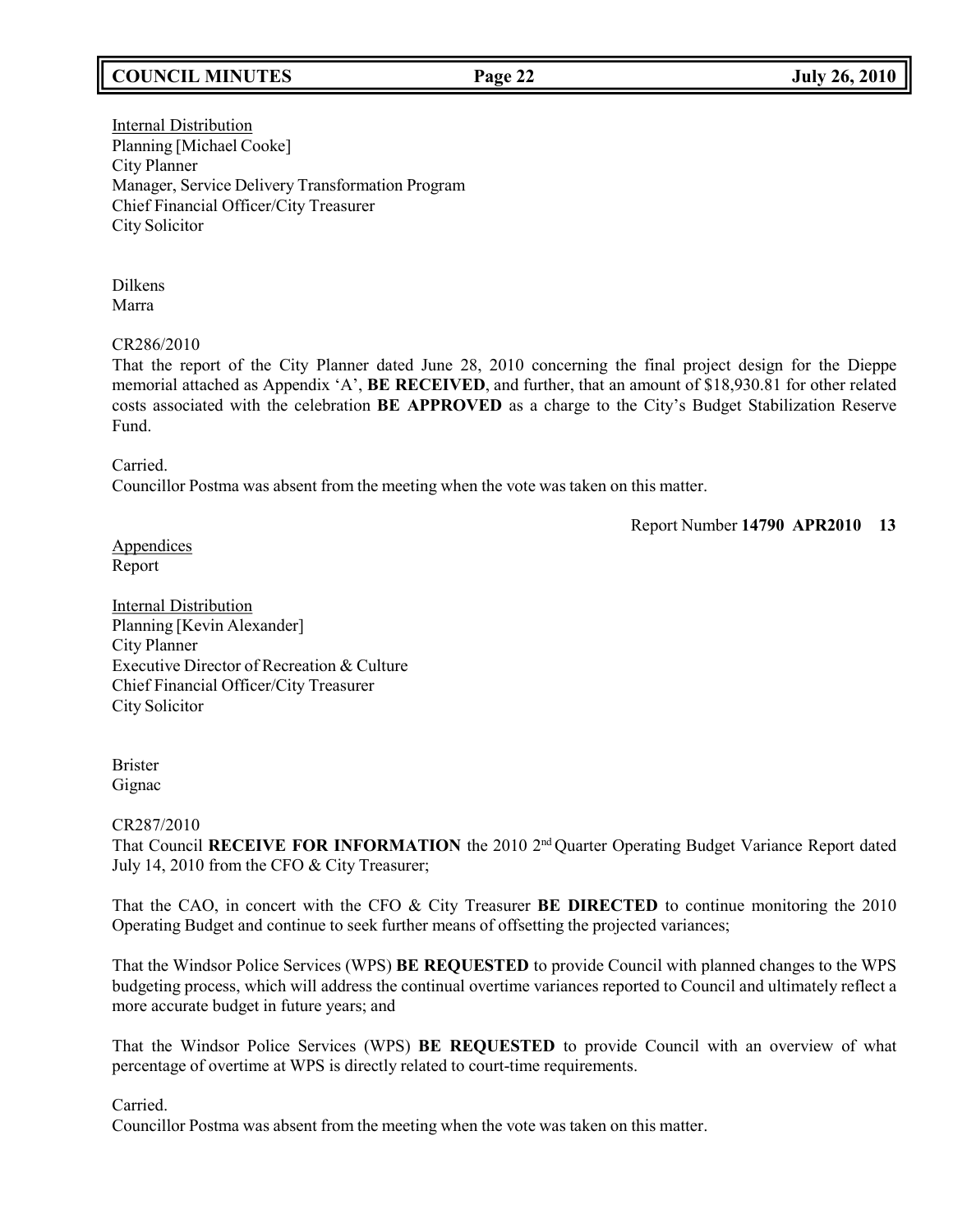# **COUNCIL MINUTES Page 23 July 26, 2010**

Report Number **14819 AFB/10444 14**

**Internal Distribution** Finance [Andrew Daher] Chief Financial Officer/City Treasurer Chief of Police Community Development & Health Commissioner City Clerk City Engineer City Solicitor

## Marra Valentinis

## CR288/2010

- I That an amendment to Zoning By-law 8600 **BE APPROVED** changing the zoning of Lot 44 and Part of Lots 43 and 45, Registered Plan 1248, by adding a holding site specific provision to allow a day nursery in an existing building as an additional permitted use subject to the following regulations:
	- A. The minimum lot frontage, minimum side yard width, maximum building height and maximum rear yard depth shall be as existing;
	- B. The minimum separation of a parking space from a street shall be 3.0 metres and the area forming the parking space separation shall be maintained exclusively as a landscaped open space yard in which no parking of motor vehicles shall be permitted.
- II That the Holding "H" symbol **BE REMOVED** when the owner submits an application to remove the holding symbol and when the following condition has been satisfied:
	- A. Approval of a Site Plan Control Minor Development application to the satisfaction of the Manager of Development, Transportation Planning, Windsor Police Service and Planning Department – Landscape Architect.

Carried. Councillor Postma voting nay.

Report Number **14440 ZB/10492 PAC 1**

**Internal Distribution** City Planner Manager of Development Chief Building Official City Engineer Police Chief City Solicitor Zoning Clerk - Council Services Manager of Business Administration - Licensing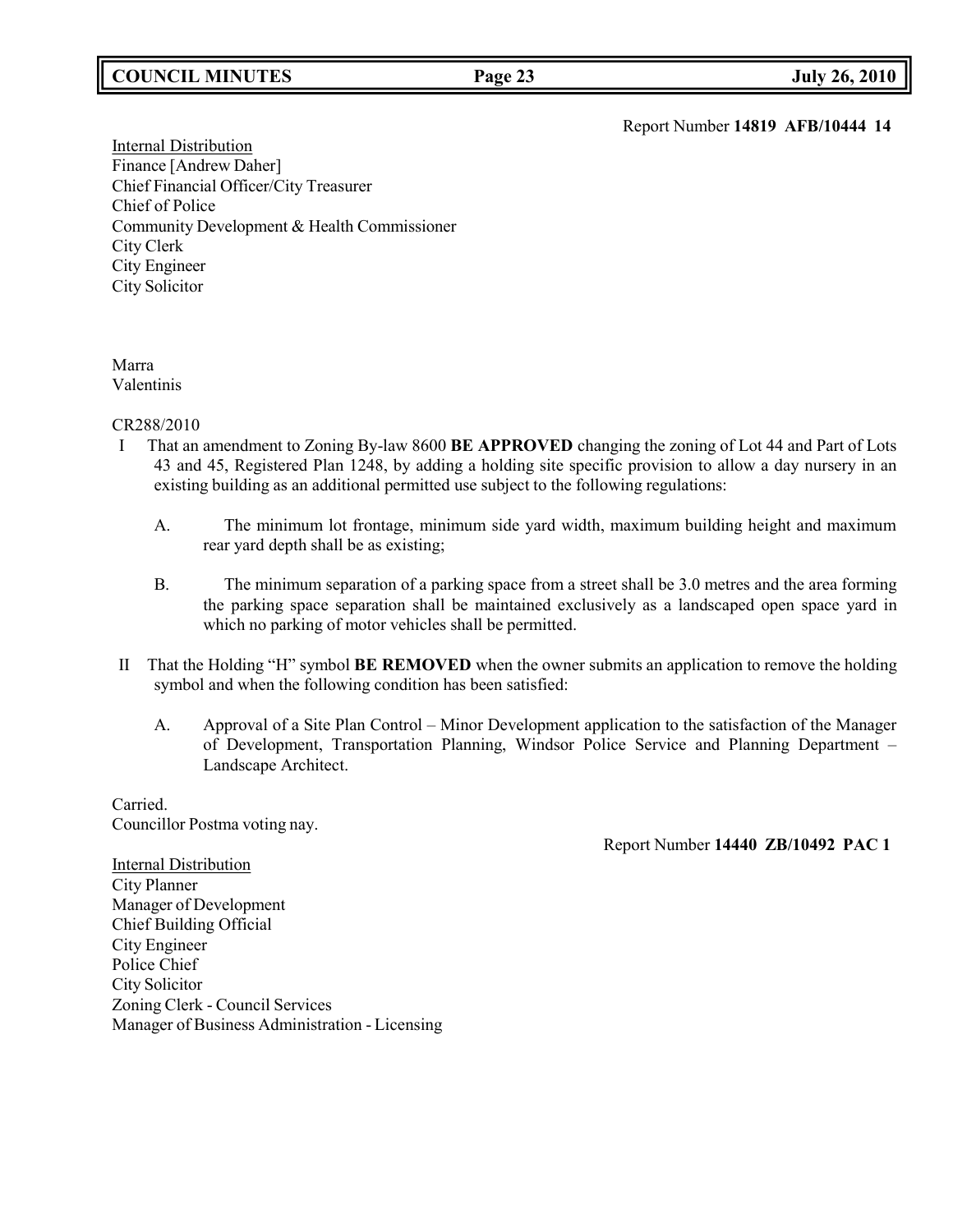Jones Valentinis

## CR289/2010

- I. That City Council **DIRECT** that the Zoning By-law 8600 **BE AMENDED** to prohibit front yard parking in the Walkerville Heritage Area as identified by Schedule "G" of the Official Plan.
- II. That the City Planner **BE DIRECTED** to study the merits of designating Walkerville Heritage Area as identified by Schedule "G" of the Official Plan, or parts thereof, as a Heritage Conservation District under Part V of the *Ontario Heritage Act*, and further, that a public consultation process **BE IMPLEMENTED** to ensure that the public is fully informed throughout the process.

Carried.

Councillors Hatfield and Halberstadt were absent from the meeting when the vote was taken on this matter.

Report Number **14813 ZB/10707 PAC 2**

Internal Distribution City Planner Manager of Development Chief Building Official City Engineer City Solicitor Zoning Clerk - Council Services Manager of Business Administration - Licensing Coordinator, Heritage Committee Heritage Planner

Brister Postma

# CR290/2010

- I That an amendment to Zoning By-law 8600 **BE APPROVED** changing the zoning of Part of Part 1, Plan 12R-11254 from CD2.3 to CD1.1 and adding a site-specific provision to allow a veterinary office as an additional permitted use and the following additional regulations:
	- a. Provide continuous screening with a minimum height of 1.0 metres adjacent to any parking, loading or service area. It may include screening such as dense plantings, a berm, a decorative concrete or brick fence or a combination thereof but shall not include a wood fence or chain link fence;
	- b. Prohibit a flat roof; and
	- c. Prohibit a chain link and/or wood fence refuse enclosure.
- II That the Site Plan Approval Officer and the Site Plan Review Committee **BE DIRECTED** to incorporate the following additional design guidelines:
	- a. Address the visual terminus of Howard Avenue, which is the southerly most point of the parcel, during the design of the development to ensure the built form creates an appropriate focal point at the terminus of the south Howard Avenue vista;
	- b. Ensure that building facades blend in with the surrounding area and avoid the creation of 'backs' to the building; and
	- c. Tree preservation in accordance with the comments of the Landscape Architect dated June 7, 2010.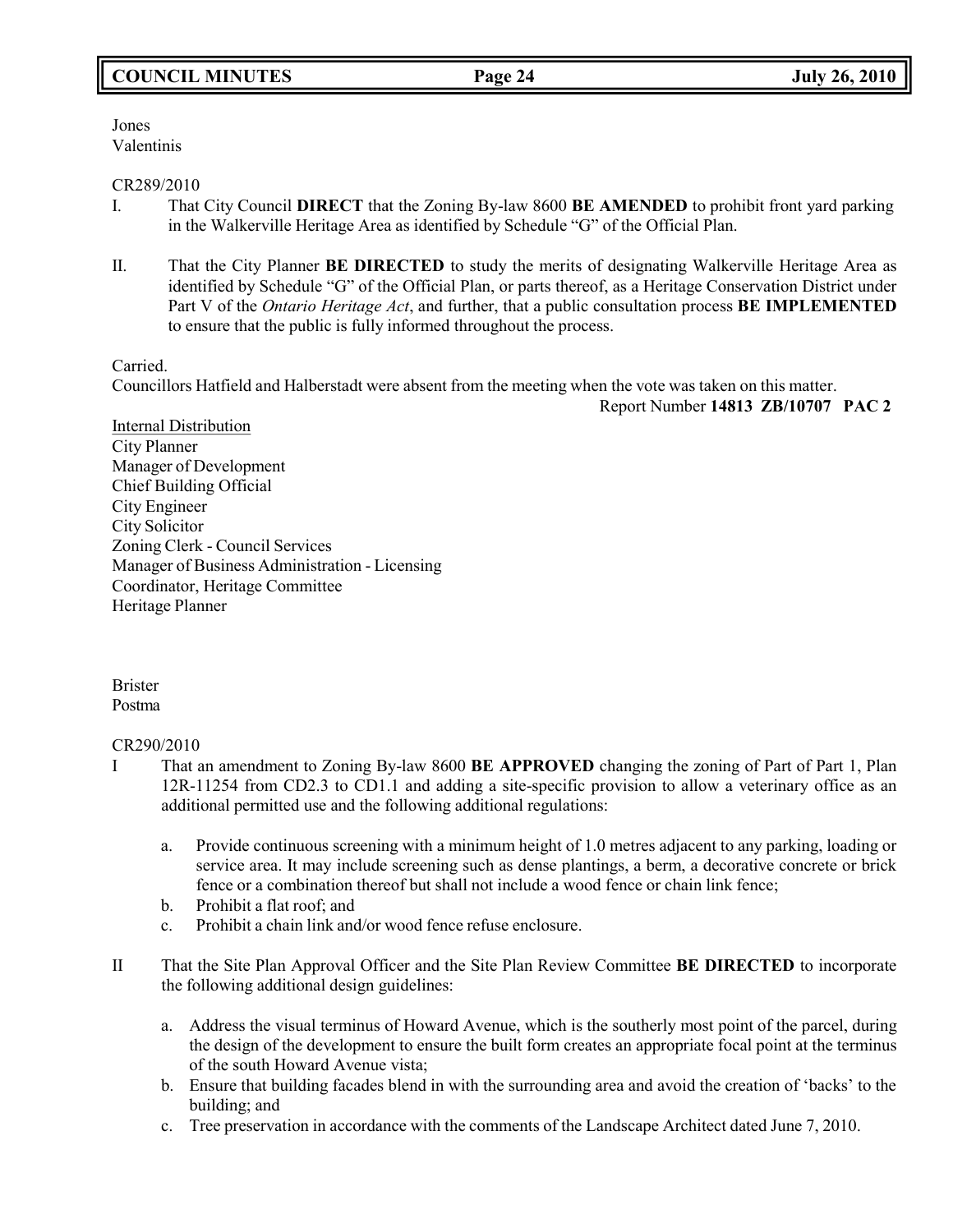| <b>COUNCIL MINUTES</b> | Page 25 | <b>July 26, 2010</b> |
|------------------------|---------|----------------------|
|                        |         |                      |

Councillors Valentinis, Dilkens and Marra voting nay.

Councillor Hatfield was absent from the meeting when the vote was taken on this matter.

Report Number **14812 ZB/10699 PAC 3**

Internal Distribution City Planner Manager of Development Chief Building Official City Engineer City Solicitor Zoning Clerk - Council Services Manager of Business Administration - Licensing

Jones Valentinis

CR291/2010

- **I** That the application of 3150 Donnelly Incorporated for approval of a draft plan of condominium for a property legally described as Lots 23, 24 and Part of Lot 57 Plan 49, as designated as Parts 1, 2 and 3 Reference Plan 12R-5711, City of Windsor, at 3150 Donnelly Street to permit the conversion of a 7-storey apartment building containing 53 residential dwelling units from rental to condominium status, as shown on the attached Map No. CDM-001/10-2, **BE APPROVED** subject to the following:
	- A. The owner shall enter into a condominium agreement to provide for the following together with all items contained in the Consultation section of this report;
	- B. That the draft plan approval shall lapse on July 26, 2013 (3 years from the date of approval);
	- C. Existing tenants shall be given a right of first-refusal to purchase the dwelling unit they presently occupy;
	- D. In the event that existing tenants do not exercise their option to purchase their dwelling unit, they shall be offered a life time non-transferable lease which shall be registered on title and binding on all subsequent owners. Such lease shall be satisfactory in form and content to the City Solicitor;
	- E. The owner shall agree to remedy all site and building defects as documented in the:
		- 1. Building Condition Assessment report prepared by GS Engineering Consultants, dated October 7, 2009 with all corrections and improvements to be cleared as completed by an engineer retained by the owner;
		- 2. Works Department Transportation Planning comments listed in 'Section 6 Consultation' of this report;

All corrections and improvements shall be to the satisfaction of the Fire Chief, Chief Building Official and the General Manager of Public Works;

- F. The owner shall agree to remedy all safety and security deficiencies as identified in the report of the Windsor Police Service dated May 21, 2010 and attached as Appendix 'A'. All corrections and improvements shall be to the satisfaction of the Chief of Police;
- G. The owner agrees to address the requirements and deficiencies identified in the report from the Planning Department's Landscape Architect, dated April 24, 2010, as attached as Appendix 'B', and to submit a photometric plan. The photometric plan will be reviewed in consultation with Windsor Police Services and will be to the satisfaction of the Landscape Architect.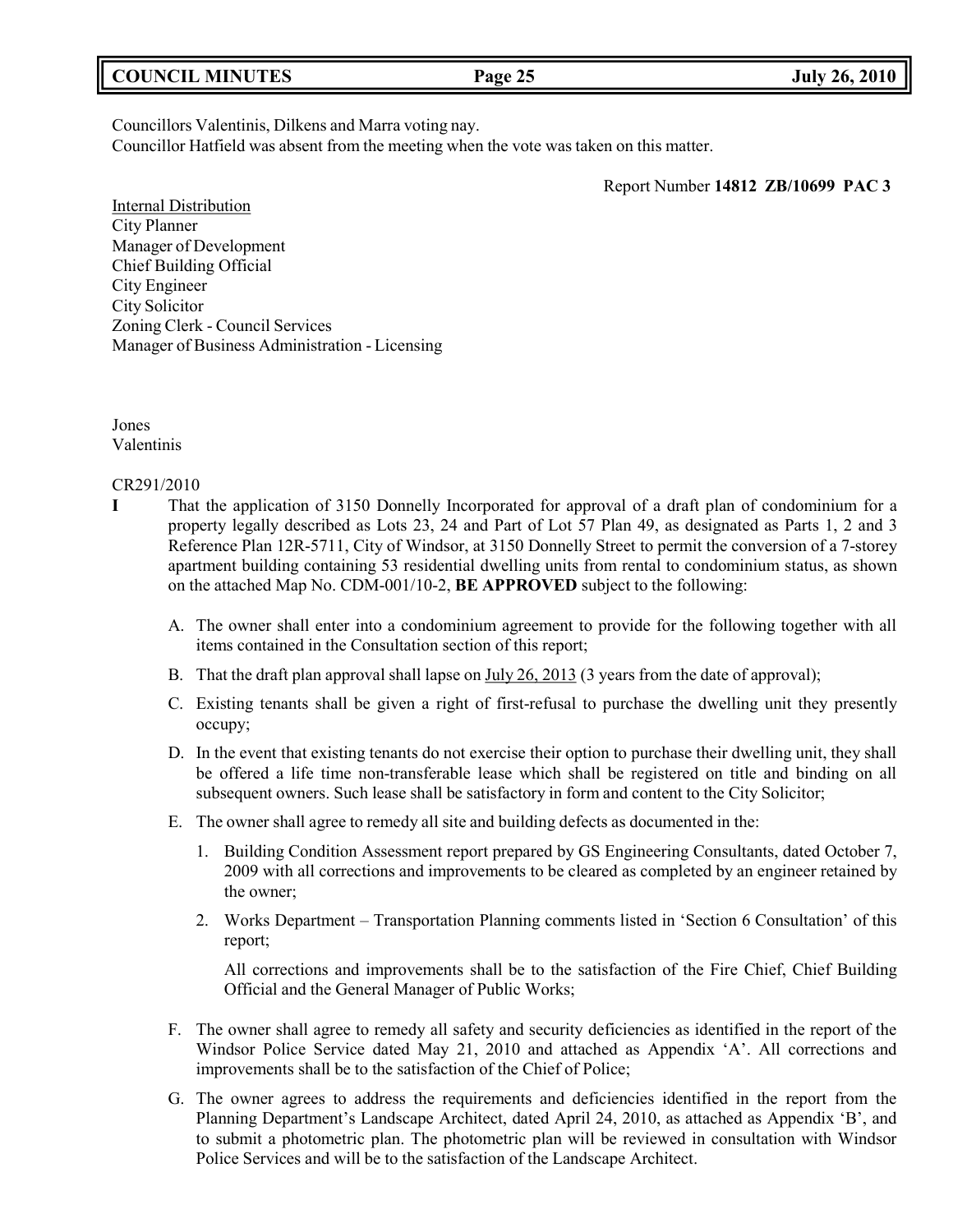- H. All landscaping improvements will be to the satisfaction of the Planning Department's Landscape Architect and to the satisfaction of the Manager of Development Applications.
- I. The owner shall agree to provide adequate screened storage space for appropriate and approved garbage, recycling and yard waste containers, in compliance with municipal by-laws to the satisfaction of the Manager of Environmental Services and Chief Building Official.
- J. The owner shall agree to ensure accessibility to the building, at grade, where feasible and provide a minimum of 1 handicap parking space and a bicycle rack facility accommodating a minimum of 4 bicycles. All improvements are to be to the satisfaction of the General Manager of Public Works and Chief Building Official;
- **II** Final approval of the plan of condominium shall not be considered until all of the required works under '**1. Recommendations I'** have been completed to the satisfaction of the respective departments and a condominium agreement has been registered against the subject lands.

Carried.

Councillors Dilken and Hatfield were absent from the meeting when the vote was taken on this matter.

Report Number **14811 ZB/10700 PAC 4**

Appendices Map No. CDM-001/10-2 Windsor Police Service Report Landscape Architect's Report

Internal Distribution City Planner Manager of Development Chief Building Official City Engineer City Solicitor Zoning Clerk - Council Services Manager of Business Administration - Licensing Police Chief Fire Chief Manager of Environmental Services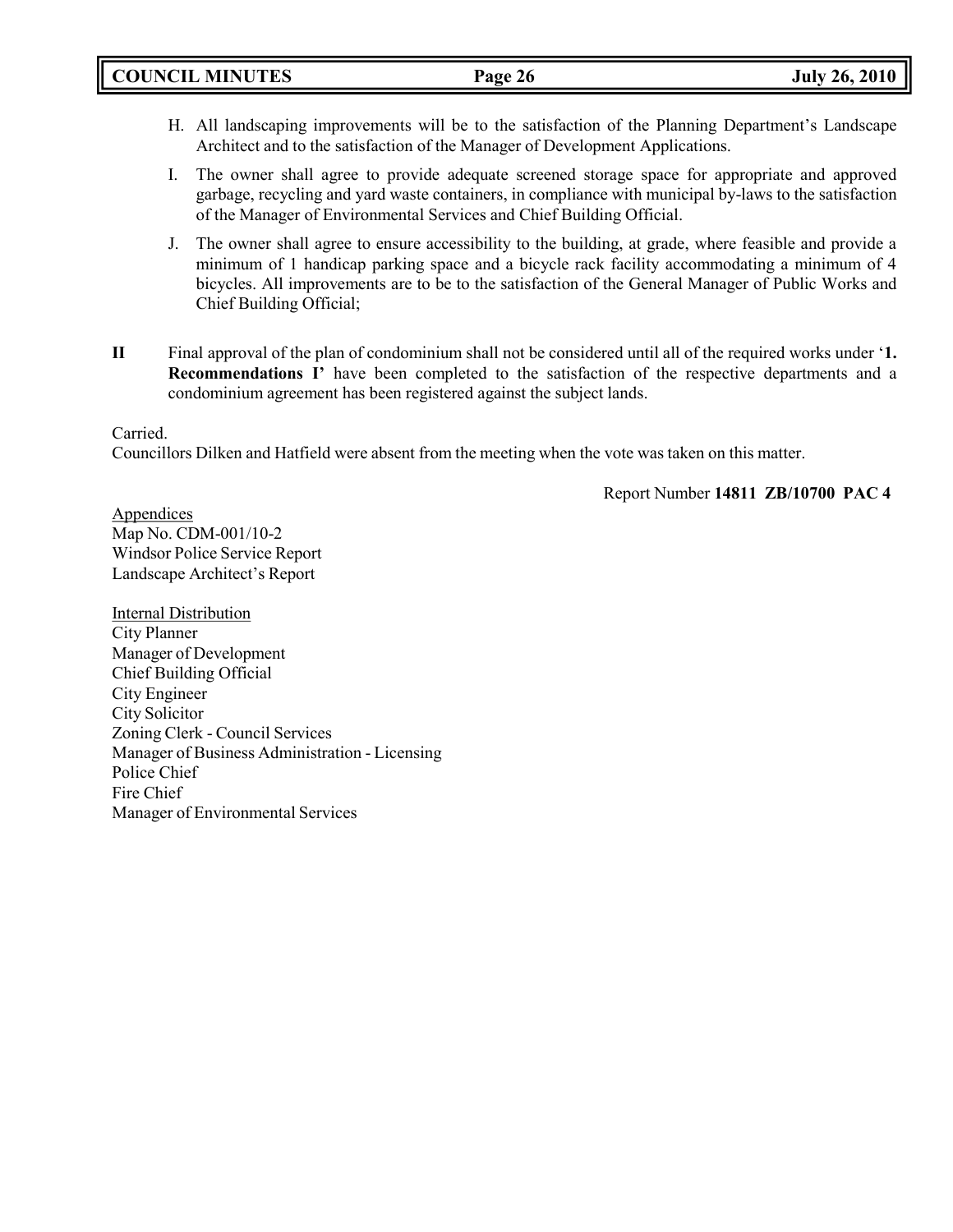| <b>COUNCIL MINUTES</b><br><b>July 26, 2010</b><br>Page 2 <sup>-</sup> |  |
|-----------------------------------------------------------------------|--|
|-----------------------------------------------------------------------|--|

ADOPTED by Council at its meeting held July 26, 2010 [**M211-2010**]

VC/bm

# **SPECIAL MEETING OF COUNCIL – IN CAMERA July 26, 2010**

# **Meeting called to order at: 4:04 p.m.**

# **Members in Attendance:**

Councillor A. Halberstadt (Acting Chair) Councillor D. Brister Councillor D. Dilkens Councillor C. Postma Councillor R. Jones Councillor F. Valentinis Councillor P. Hatfield Councillor J. Gignac (arrives at 4:05 p.m.)

# **Members Absent:**

Mayor E. Francis Councillor B. Marra Councillor K. Lewenza

# **Also in attendance:**

H. Reidel, Chief Administrative Officer M. Sonego, City Engineer G. Wilkki, City Solicitor V. Critchley, City Clerk J. Guthrie, Acting Chief Financial Officer and City Treasurer N. Coleman, Mayor's Chief of Staff (arrives at 4:06 p.m.)

**Verbal Motion is presented by Councillor Hatfield, seconded by Councillor Dilkens,**

# **to move in Camera for discussion of the following item(s):**

| $\mathbf{0}$ . | <b>Subject</b>                      | $\vert$ – Pursuant to Municipal<br>Act, 2001, as amended |
|----------------|-------------------------------------|----------------------------------------------------------|
|                | ty matter – acquisition of easement | 239(2)(c)                                                |
|                | ty matter – acquisition of easement | 239(2)(c)                                                |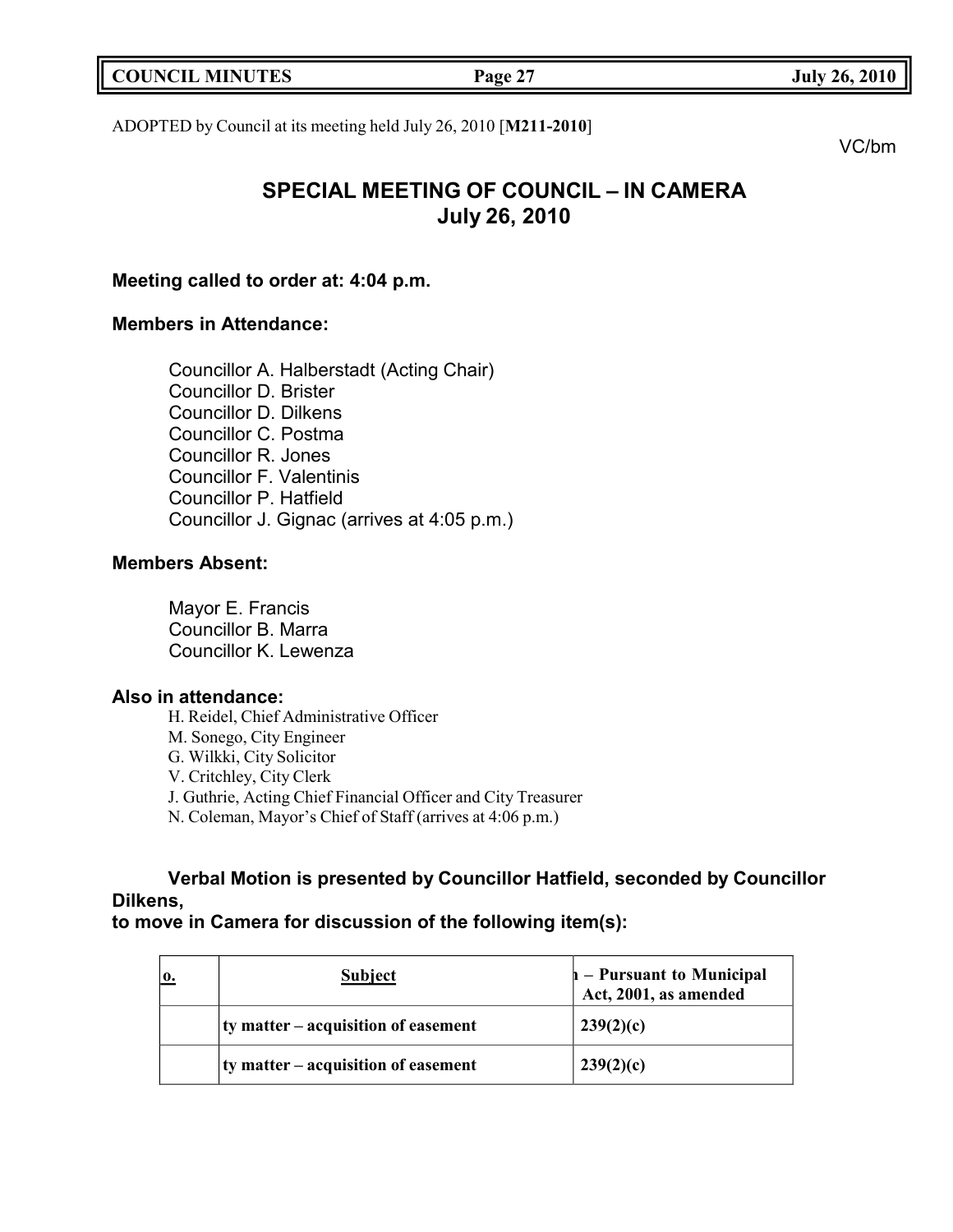| ty matter – agreement – Walker/Wyandotte<br>intersection improvements | 239(2)(c) |
|-----------------------------------------------------------------------|-----------|
| ty/Legal matter – CQ 105-2009 and CQ 60- $ 239(2)(c)(f) $<br>2010     |           |
| matter – settlement                                                   | 239(2)(e) |
| ty matter – acquisition of property – verbal $ 239(2)(c) $<br>report  |           |

# **Motion Carried.**

# **Declarations of Pecuniary Interest:**

None declared.

**Discussion on the items of business. (Items 1, 2, 3, 4, 5 and 6)**

**Verbal Motion is presented by Councillor Postma, seconded by Councillor Brister,**

**to move back into public session.**

**Motion Carried.**

# **Moved by Councillor Brister, seconded by Councillor Postma, THAT the Clerk BE DIRECTED to transmit the recommendation(s) contained in the report(s) discussed at the In-Camera Council Meeting held July 26, 2010 directly to Council for consideration at the next Regular Meeting.**

1. That the recommendation contained in the in-camera report from the Property Coordinator, Property Supervisor, City Solicitor, City Engineer and Chief Financial Officer and City Treasurer respecting a property matter – acquisition of easement **BE APPROVED**.

2. That the recommendation contained in the in-camera report from the Property Coordinator, Property Supervisor, City Solicitor, City Engineer and Chief Financial Officer and City Treasurer respecting a property matter – acquisition of easement **BE APPROVED**.

3. That the recommendation contained in the in-camera report from the Property Coordinator, Property Supervisor, City Solicitor and City Engineer respecting a property matter –agreement – Walker/Wyandotte intersection improvements **BE APPROVED**.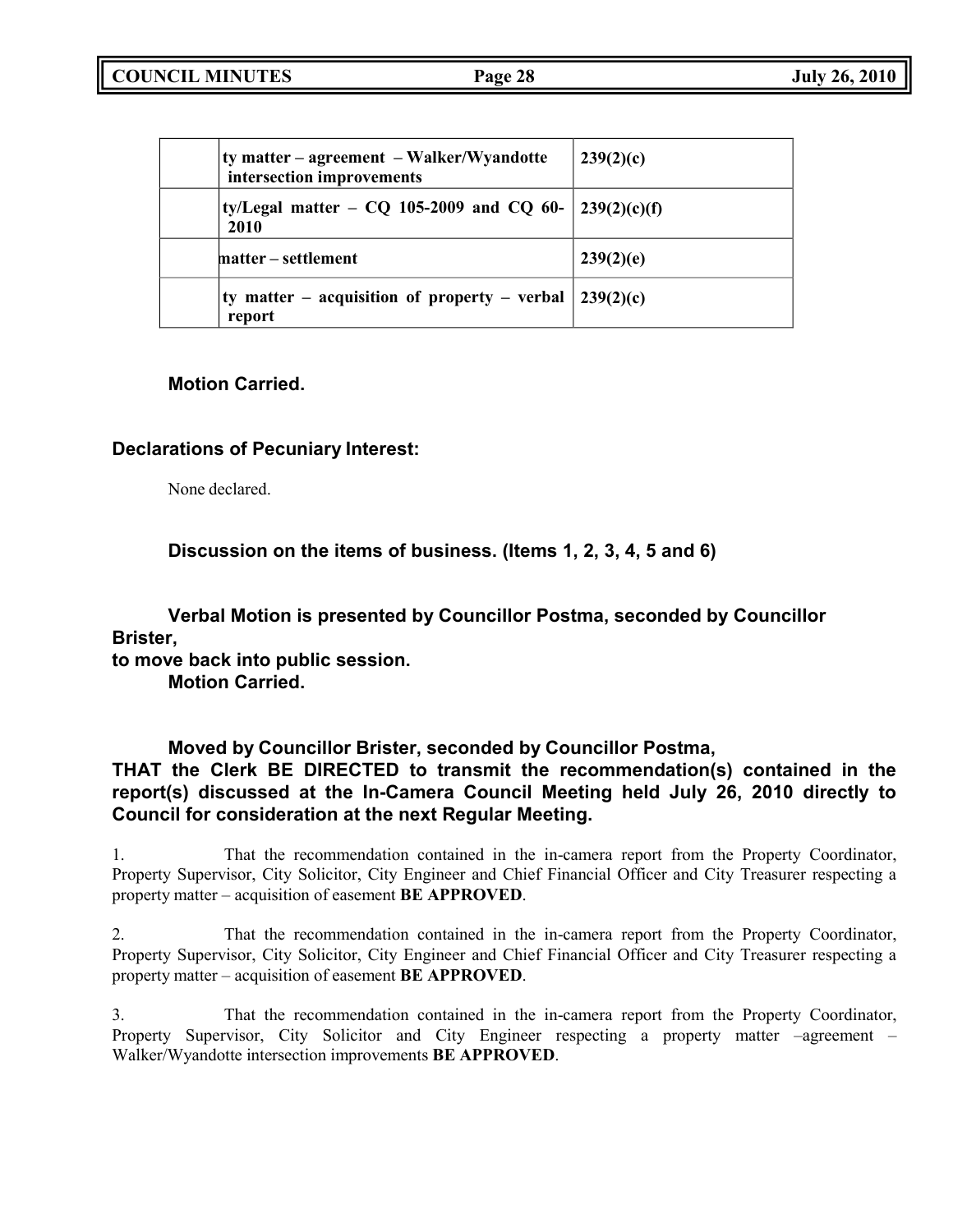4. That the confidential report from the City Solicitor, City Engineer and Chief Financial Officer and City Treasurer respecting CQ 105-2009 and CQ 60-2010 **BE RECEIVED** and that Administration **BE AUTHORIZED** to proceed in accordance with the verbal direction of Council.

5. That the recommendation contained in the in-camera report from the Acting Chief Financial Officer and City Treasurer, City Solicitor and City Engineer respecting a legal matter - settlement **BE APPROVED**.

6. That the confidential verbal report from Councillor Jones respecting a property matter – acquisition of land **BE RECEIVED** and that Administration **BE AUTHORIZED** to proceed in accordance with the verbal direction of Council.

**Motion Carried.**

**Moved by Councillor Dilkens, seconded by Councillor Jones, That the special meeting of council held July 26, 2010 BE ADJOURNED. (Time: 5:14 p.m.) Motion Carried.**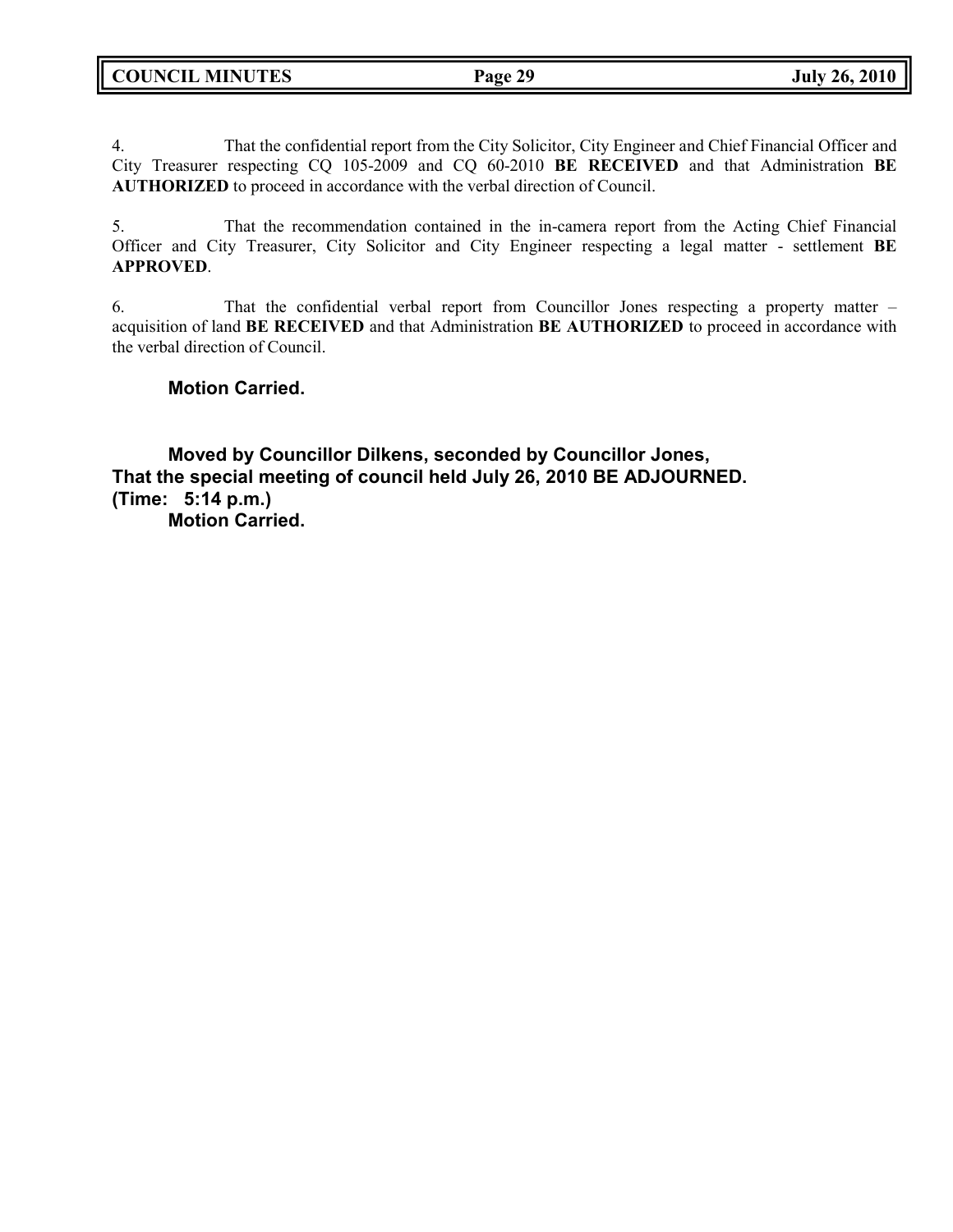**ADOPTED** by Council at its meeting held July 26, 2010 [**M212-2010**] [E-mail poll held July 5, 2010] KK Windsor, Ontario July 26, 2010

**REPORT NO. 286** of the **Windsor Heritage Committee** (results of e-mail poll held July 5, 2010)

That City Council **CONFIRM AND RATIFY** the following decision approved by an e-mail poll of the members of the Committee:

That the request by Windsor Historic Sites Association for \$35,000 from the Built Heritage Fund, for a matching grant for repairs including windows, masonry, and foundation grading of the Francois Baby House (now Windsor's Community Museum), at 254 Pitt Street West designated a National Historic Site, **BE APPROVED**, subject to determination by the Chief Building Official that the work is completed before the grant is issued.

*NOTE:* The report of the Heritage Planner dated June 30, 2010 is *attached* as background information.

CHAIR

COMMITTEE COORDINATOR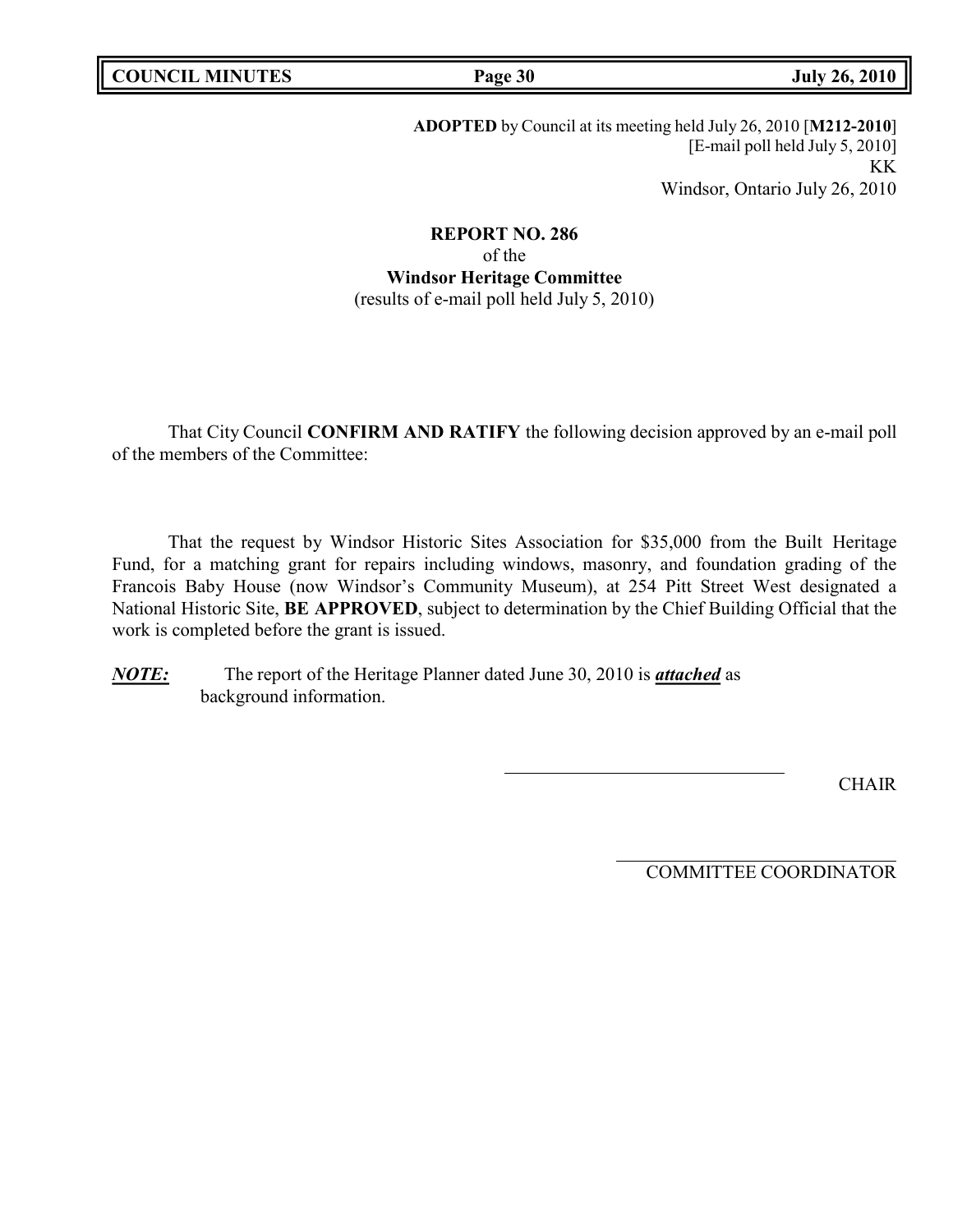**COUNCIL MINUTES Page 31 July 26, 2010**

# **BE RECEIVED FOR INFORMATION AS ADOPTED** by Council at its meeting held July 26, 2010 [**M213-2010**] **DEFERRED** a minimum of four weeks to July 12, 2010 as ADOPTED by Council at its meeting held June 7, 2010 [**M169-2010**] KK

Windsor, Ontario June 7, 2010

# **REPORT NO. 1** of the **Small Business Advisory Panel** at its meeting held April 9, 2010 2:00 p.m. Meeting Room 406, 400 City Hall Square East

**Present:** Dr. Alfie Morgan, Chair Norm Marcoux James Marsh John Millson Charlie Regan

The Small Business Advisory Panel submits the following recommendations:

- **1.** That a "small business coordinator" **BE APPOINTED** (to be the champion of and, to advocate for small business inside City Hall) whose responsibilities will include the following:
	- To help small business people navigate through the procedures of City Hall
	- To work with other city departments to expedite applications (requests, inquiries, etc.) as well as help in solving problems (e.g. with involuntary infractions of regulations, etc.)
	- To help them apply for grants and access to provincial and federal programs.
	- To identify the implications for small business of proposed procedural changes and alert departments to such impacts and avoid potential complications for small business owners.
- **2.** That Administration **BE REQUESTED** to formulate, promote and implement an incentive package and checklist to small business in the City similar to the models used in London, Chatham, Cambridge and Toronto.
- **3.** That Administration **BE REQUESTED** to consider the establishment of a city-wide Community Improvement Plan which would trigger tax incentives including the waiver of development charges for owners and landlords to restore and improve their properties, as well as deferral of any tax increases for up to 10 years.